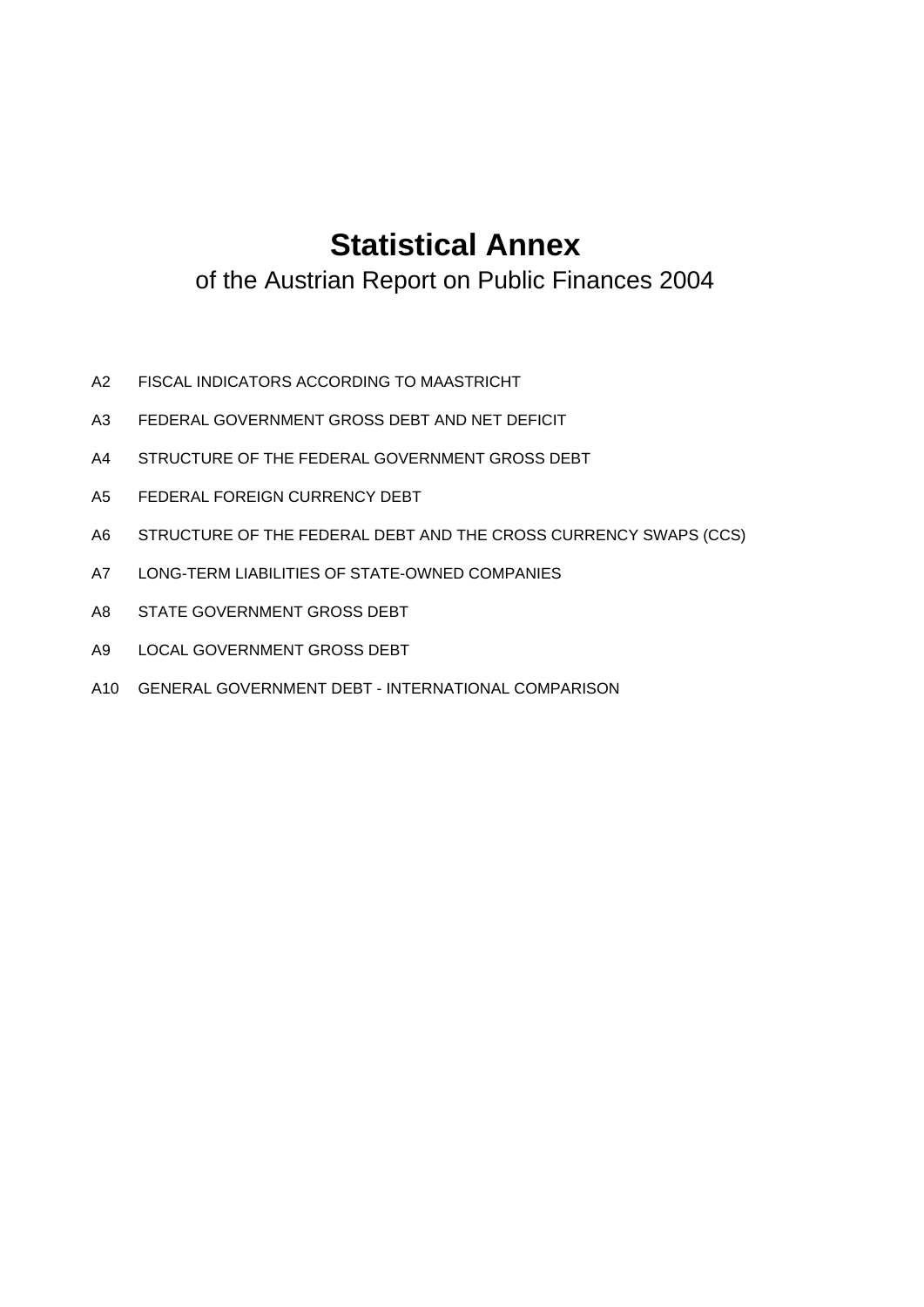### A 2 FISCAL INDICATORS ACCORDING TO MAASTRICHT

#### General government net borrowing / net lending by sub-sectors

|            | General government net borrowing $(-)$ / net lending $(+)^{1}$ |                |        |                            |        |                       |          |              |  |  |  |
|------------|----------------------------------------------------------------|----------------|--------|----------------------------|--------|-----------------------|----------|--------------|--|--|--|
|            | Central government                                             |                |        | State and local government |        | Social security funds |          | <b>Total</b> |  |  |  |
| Years      | EUR m.                                                         | % of GDP       | EUR m. | % of GDP                   | EUR m. | % of GDP              | EUR m.   | % of GDP     |  |  |  |
| 1987       |                                                                | $\blacksquare$ |        | $\blacksquare$             |        | $\sim$                | $-5.251$ | $-4,7$       |  |  |  |
| 1988       | $-5.325$                                                       | $-4,5$         | 1.603  | 1,4                        | $-343$ | $-0,3$                | $-4.065$ | $-3,4$       |  |  |  |
| 1989       | $-4.751$                                                       | $-3,8$         | 1.219  | 1,0                        | $-358$ | $-0,3$                | $-3.890$ | $-3,1$       |  |  |  |
| 1990       | $-4.690$                                                       | $-3,4$         | 1.492  | 1,1                        | $-249$ | $-0,2$                | $-3.447$ | $-2,5$       |  |  |  |
| 1991       | $-5.454$                                                       | $-3,7$         | 1.150  | 0,8                        | 11     | 0,0                   | $-4.292$ | $-2,9$       |  |  |  |
| 1992       | $-4.486$                                                       | $-2,9$         | 1.649  | 1,1                        | $-248$ | $-0,2$                | $-3.085$ | $-2,0$       |  |  |  |
| 1993       | $-7.950$                                                       | $-5,0$         | 909    | 0,6                        | 15     | 0,0                   | $-7.025$ | $-4,4$       |  |  |  |
| 1994       | $-8.132$                                                       | $-4,8$         | $-114$ | $-0,1$                     | 93     | 0,1                   | $-8.153$ | $-4,8$       |  |  |  |
| 1995       | $-9.155$                                                       | $-5,2$         | $-663$ | $-0,4$                     | $-98$  | $-0,1$                | $-9.916$ | $-5,6$       |  |  |  |
| 1996       | $-7.409$                                                       | $-4,1$         | 252    | 0,1                        | 140    | 0,1                   | $-7.017$ | $-3,9$       |  |  |  |
| 1997       | $-5.226$                                                       | $-2,8$         | 1.538  | 0,8                        | 315    | 0,2                   | $-3.373$ | $-1,8$       |  |  |  |
| 1998       | $-5.794$                                                       | $-3,0$         | 1.107  | 0,6                        | 176    | 0,1                   | $-4.510$ | $-2,3$       |  |  |  |
| 1999       | $-4.914$                                                       | $-2,5$         | 498    | 0,2                        | $-34$  | $-0,0$                | $-4.450$ | $-2,2$       |  |  |  |
| 2000       | $-3.378$                                                       | $-1,6$         | 491    | 0,2                        | $-223$ | $-0,1$                | $-3.110$ | $-1,5$       |  |  |  |
| 2001       | $-1.111$                                                       | $-0,5$         | 1.660  | 0,8                        | $-5$   | $-0,0$                | 544      | 0,3          |  |  |  |
| 2002       | $-1.905$                                                       | $-0,9$         | 1.470  | 0,7                        | $-33$  | $-0,0$                | $-468$   | $-0,2$       |  |  |  |
| 2003       | $-4.097$                                                       | $-1,8$         | 1.557  | 0,7                        | $-52$  | $-0,0$                | $-2.592$ | $-1,1$       |  |  |  |
| $2004^{2}$ | $-3.697$                                                       | $-1,6$         | 1.052  | 0,4                        | $-100$ | $-0,0$                | $-2.744$ | $-1,2$       |  |  |  |
| $2005^{3}$ | $-5.816$                                                       | $-2,4$         | 1.410  | 0,6                        | $-178$ | $-0,1$                | $-4.584$ | $-1,9$       |  |  |  |

1) In terms of EDP (excessive deficit procedure) notification data (interest payments including swap transactions);

including recalculation of financial intermediation services indirectly measured (FISIM).

2) Preliminary data.

3) EDP notification data (estimate; Austrian Ministry of Finance as of February 2005).

Source: Statistics Austria (last update: March 2005) and Austrian Ministry of Finance; GDP: WIFO-Forecast of April 2005.

#### Gross public debt by sub-sectors

|            | Gross public debt <sup>1)</sup>  |          |                    |                            |        |                       |                   |              |  |  |  |
|------------|----------------------------------|----------|--------------------|----------------------------|--------|-----------------------|-------------------|--------------|--|--|--|
|            | Central government <sup>2)</sup> |          |                    | State and local government |        | Social security funds |                   | <b>Total</b> |  |  |  |
| Years      | EUR m.                           | % of GDP | EUR <sub>m</sub> . | % of GDP                   | EUR m. | % of GDP              | EUR <sub>m.</sub> | % of GDP     |  |  |  |
| 1987       | 55.615                           | 49,4     | 8.324              | 7,4                        | 0      | 0,0                   | 63.939            | 56,8         |  |  |  |
| 1988       | 59.649                           | 50,4     | 8.593              | 7,3                        | 0      | 0,0                   | 68.242            | 57,6         |  |  |  |
| 1989       | 63.384                           | 50,1     | 8.298              | 6,6                        | 0      | 0,0                   | 71.682            | 56,7         |  |  |  |
| 1990       | 68.226                           | 50,0     | 8.254              | 6,1                        | 0      | 0,0                   | 76.481            | 56,1         |  |  |  |
| 1991       | 74.067                           | 50,5     | 8.226              | 5,6                        | 0      | 0,0                   | 82.293            | 56,1         |  |  |  |
| 1992       | 78.522                           | 50,5     | 8.250              | 5,3                        | 0      | 0,0                   | 86.772            | 55,8         |  |  |  |
| 1993       | 87.874                           | 54,8     | 9.127              | 5,7                        | 0      | 0,0                   | 97.001            | 60,5         |  |  |  |
| 1994       | 96.483                           | 57,1     | 10.562             | 6,3                        | 0      | 0,0                   | 107.045           | 63,4         |  |  |  |
| 1995       | 105.028                          | 59,8     | 13.507             | 7,7                        | 673    | 0,4                   | 119.207           | 67,9         |  |  |  |
| 1996       | 108.401                          | 59,6     | 13.856             | 7,6                        | 766    | 0,4                   | 123.022           | 67,6         |  |  |  |
| 1997       | 106.511                          | 57,5     | 10.957             | 5,9                        | 671    | 0,4                   | 118.139           | 63,8         |  |  |  |
| 1998       | 112.326                          | 58,4     | 10.680             | 5,6                        | 576    | 0,3                   | 123.582           | 64,2         |  |  |  |
| 1999       | 121.882                          | 60,9     | 10.436             | 5,2                        | 683    | 0,3                   | 133.000           | 66,5         |  |  |  |
| 2000       | 126.665                          | 60,2     | 10.769             | 5,1                        | 983    | 0,5                   | 138.417           | 65,8         |  |  |  |
| 2001       | 129.833                          | 60,2     | 11.861             | 5,5                        | 1.103  | 0,5                   | 142.798           | 66,2         |  |  |  |
| 2002       | 133.588                          | 60,4     | 10.542             | 4,8                        | 1.353  | 0,6                   | 145.483           | 65,8         |  |  |  |
| 2003       | 135.882                          | 60,1     | 9.163              | 4,1                        | 1.280  | 0,6                   | 146.325           | 64,7         |  |  |  |
| $2004^{3}$ | 140.065                          | 59,6     | 9.321              | 4,0                        | 1.541  | 0,7                   | 150.928           | 64,2         |  |  |  |
| $2005^{4}$ |                                  |          |                    |                            |        |                       | 156.000           | 63,5         |  |  |  |

1) According to ESA 95; amanded by Council Regulation (EC) No. 475/2000 of 28th February 2000;

including recalculation of financial intermediation services indirectly measured (FISIM).

3) Preliminary data.

4) EDP notification data (estimate; Austrian Ministry of Finance as of February 2005).

Source: Statistics Austria (last update: March 2005) and Austrian Ministry of Finance; GDP: WIFO-Forecast of April 2005.

<sup>2)</sup> Including financing of public entities since 1998.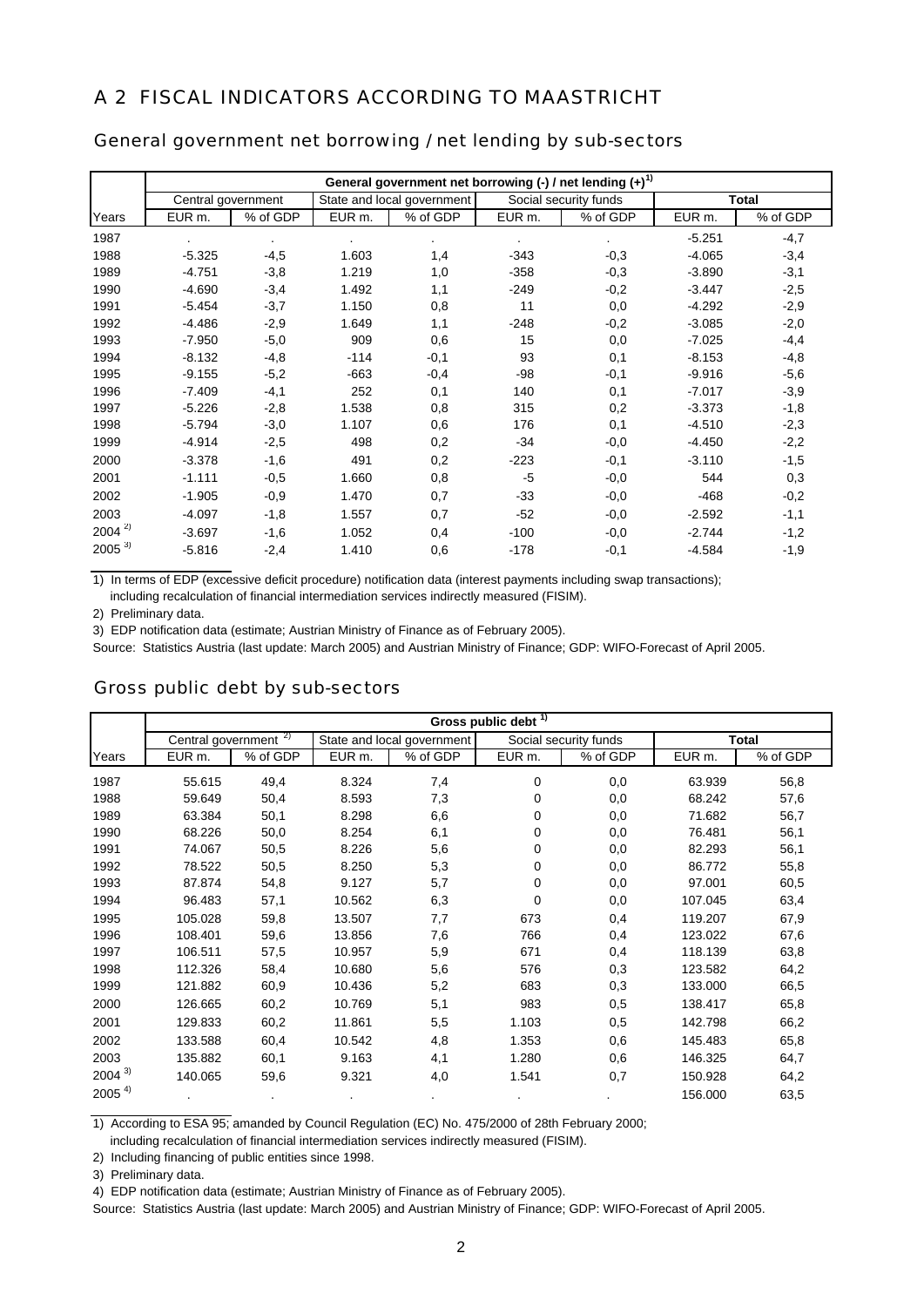### A 2 FISCAL INDICATORS ACCORDING TO MAASTRICHT (cont.)

### General government net borrowing / net lending, interest payments and primary balance

|            | Net borrowing/net lending <sup>1)</sup> |          |        | Interest payments <sup>1)</sup> | Primary balance <sup>1)</sup> |          |  |
|------------|-----------------------------------------|----------|--------|---------------------------------|-------------------------------|----------|--|
| Years      | EUR m.                                  | % of GDP | EUR m. | % of GDP                        | EUR m.                        | % of GDP |  |
| 1987       | $-5.251$                                | $-4,7$   | 3.791  | 3,4                             | $-1.461$                      | $-1,3$   |  |
| 1988       | $-4.065$                                | $-3,4$   | 3.927  | 3,3                             | $-138$                        | $-0,1$   |  |
| 1989       | $-3.890$                                | $-3,1$   | 4.187  | 3,3                             | 297                           | 0,2      |  |
| 1990       | $-3.447$                                | $-2,5$   | 4.665  | 3,4                             | 1.218                         | 0,9      |  |
| 1991       | $-4.292$                                | $-2,9$   | 5.301  | 3,6                             | 1.009                         | 0,7      |  |
| 1992       | $-3.085$                                | $-2,0$   | 5.756  | 3,7                             | 2.671                         | 1,7      |  |
| 1993       | $-7.025$                                | $-4,4$   | 6.179  | 3,9                             | $-846$                        | $-0,5$   |  |
| 1994       | $-8.153$                                | $-4,8$   | 6.136  | 3,6                             | $-2.017$                      | $-1,2$   |  |
| 1995       | $-9.916$                                | $-5,6$   | 6.708  | 3,8                             | $-3.208$                      | $-1,8$   |  |
| 1996       | $-7.017$                                | $-3,9$   | 6.856  | 3,8                             | $-161$                        | $-0,1$   |  |
| 1997       | $-3.373$                                | $-1,8$   | 6.490  | 3,5                             | 3.116                         | 1,7      |  |
| 1998       | $-4.510$                                | $-2,3$   | 6.815  | 3,5                             | 2.305                         | 1,2      |  |
| 1999       | $-4.450$                                | $-2,2$   | 6.809  | 3,4                             | 2.359                         | 1,2      |  |
| 2000       | $-3.110$                                | $-1,5$   | 7.376  | 3,5                             | 4.266                         | 2,0      |  |
| 2001       | 544                                     | 0,3      | 7.439  | 3,5                             | 7.983                         | 3,7      |  |
| 2002       | $-468$                                  | $-0,2$   | 7.030  | 3,2                             | 6.563                         | 3,0      |  |
| 2003       | $-2.592$                                | $-1,1$   | 6.699  | 3,0                             | 4.107                         | 1,8      |  |
| $2004^{2}$ | $-2.744$                                | $-1,2$   | 6.785  | 2,9                             | 4.040                         | 1,7      |  |
| $2005^{3}$ | $-4.584$                                | $-1,9$   |        |                                 |                               |          |  |

1) In terms of EDP notification data (interest payments including swap transactions); including recalculation of financial intermediation services indirectly measured (FISIM).

2) Preliminary Data.

3) EDP notification data (estimate; Austrian Ministry of Finance as of February 2005).

Source: Statistics Austria (last update: March 2005) and Austrian Ministry of Finance; GDP: WIFO-Forecast of April 2005.

### General government total expenditure, revenue and taxes

|            | Expenditure <sup>1)</sup> |          |         | Revenue <sup>1)</sup> |                    | Taxes (incl. EU transfers) <sup>2)</sup> |
|------------|---------------------------|----------|---------|-----------------------|--------------------|------------------------------------------|
| Years      | EUR m.                    | % of GDP | EUR m.  | % of GDP              | EUR <sub>m</sub> . | % of GDP                                 |
| 1987       | 61.125                    | 54,3     | 55.873  | 49,6                  | 45.571             | 40,5                                     |
| 1988       | 62.966                    | 53,2     | 58.901  | 49,8                  | 48.037             | 40,6                                     |
| 1989       | 65.459                    | 51,8     | 61.569  | 48,7                  | 50.031             | 39,6                                     |
| 1990       | 70.157                    | 51,5     | 66.710  | 48,9                  | 54.123             | 39,7                                     |
| 1991       | 76.821                    | 52,4     | 72.528  | 49,5                  | 59.025             | 40,3                                     |
| 1992       | 82.320                    | 52,9     | 79.235  | 51,0                  | 64.267             | 41,3                                     |
| 1993       | 89.814                    | 56,0     | 82.788  | 51,7                  | 67.361             | 42,0                                     |
| 1994       | 93.726                    | 55,5     | 85.573  | 50,7                  | 69.417             | 41,1                                     |
| 1995       | 98.374                    | 56,0     | 88.287  | 50,3                  | 72.687             | 41,4                                     |
| 1996       | 100.779                   | 55,4     | 93.475  | 51,4                  | 77.680             | 42,7                                     |
| 1997       | 98.242                    | 53,1     | 94.614  | 51,1                  | 81.752             | 44,2                                     |
| 1998       | 102.801                   | 53,4     | 98.041  | 51,0                  | 84.920             | 44,1                                     |
| 1999       | 106.379                   | 53,2     | 101.683 | 50,8                  | 87.608             | 43,8                                     |
| 2000       | 108.174                   | 51,4     | 104.719 | 49,8                  | 90.190             | 42,9                                     |
| 2001       | 109.664                   | 50,9     | 109.902 | 51,0                  | 96.569             | 44,8                                     |
| 2002       | 111.788                   | 50,6     | 110.879 | 50,2                  | 96.691             | 43,8                                     |
| $2003^{3}$ | 114.871                   | 50,8     | 111.945 | 49,5                  | 97.823             | 43,3                                     |
| 2004       | 119.053                   | 50,7     | 116.030 | 49,4                  | 101.295            | 43,1                                     |
| 2005       |                           |          |         |                       |                    |                                          |

<sup>1)</sup> In accordance with Council Regulation (EC) No. 1500/00; interest payments excluding swap transactions.

2) General government tax revenue including actual social contributions (ESA Codes: D2+D5+D611+D91)

including EU-own resources.

<sup>3)</sup> Preliminary Data.

Source: Statistics Austria (last update: March 2005) and Austrian Ministry of Finance; GDP: WIFO Forecast of April 2005.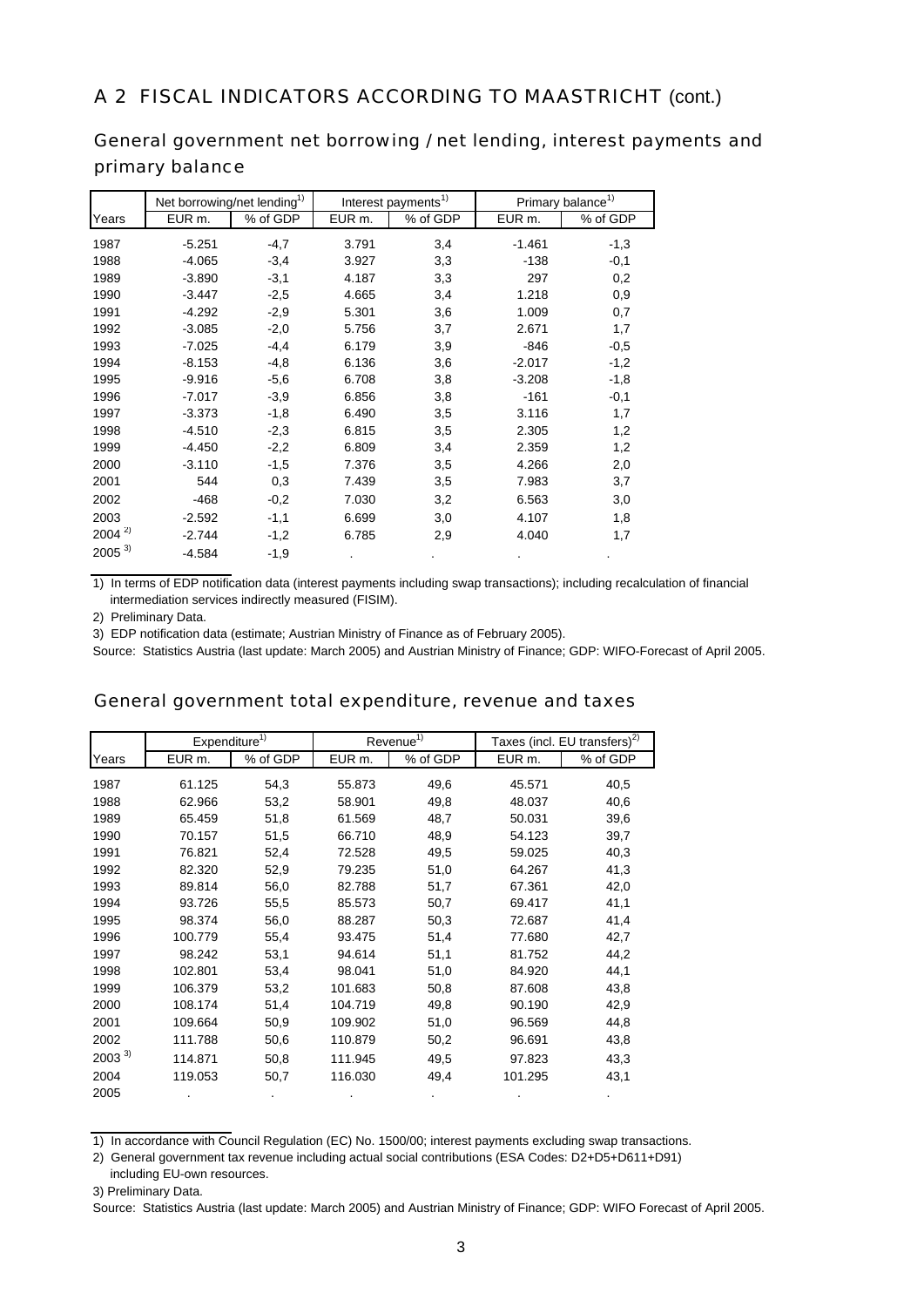# A 3 FEDERAL GOVERNMENT GROSS DEBT<sup>1)</sup> AND NET DEFICIT

|            | Net change              |           |                       |                             |            |        | Debt at year-end | In % of GDP       |         |      |         |
|------------|-------------------------|-----------|-----------------------|-----------------------------|------------|--------|------------------|-------------------|---------|------|---------|
|            |                         |           |                       |                             |            |        |                  | Foreign curr.     |         |      |         |
|            | Euro debt <sup>2)</sup> |           | Foreign curr. debt 3) |                             | Total      |        | Euro debt $2)$   | debt <sup>3</sup> | Total   | Debt | Net     |
| Years      | EUR m.                  | in %      | EUR m.                | in %                        | EUR m.     | in %   | EUR m.           | EUR m.            | EUR m.  |      | deficit |
|            |                         |           |                       |                             |            |        |                  |                   |         |      |         |
| 1965       | 117                     | 7,2       | $-46$                 | $-12,7$                     | 70         | 3,5    | 1.738            | 317               | 2.055   | 11,5 | 0,5     |
| 1966       | 122                     | 7,0       | $-49$                 | $-15,5$                     | 73         | 3,5    | 1.860            | 267               | 2.128   | 10,9 | 0,4     |
| 1967       | 130                     | 7,0       | 256                   | 95,6                        | 385        | 18,1   | 1.990            | 523               | 2.513   | 12,1 | 1,9     |
| 1968       | 43                      | 2,2       | 339                   | 64,9                        | 382        | 15,2   | 2.033            | 863               | 2.895   | 13,0 | 1,8     |
| 1969       | 209                     | 10,3      | 65                    | 7,5                         | 273        | 9,4    | 2.241            | 927               | 3.169   | 13,0 | 0,7     |
| 1970       | 182                     | 8,1       | 53                    | 5,7                         | 252        | 8,0    | 2.441            | 980               | 3.421   | 12,5 | 0,6     |
|            |                         |           |                       |                             |            |        |                  |                   |         |      |         |
| 1971       | 82                      | 3,4       | $-99$                 | $-10,1$                     | $-16$      | $-0,5$ | 2.523            | 882               | 3.405   | 11,2 | 0,4     |
| 1972       | 352                     | 13,9      | $-133$                | $-15,1$                     | 219        | 6,4    | 2.875            | 749               | 3.623   | 10,4 | 0,3     |
| 1973       | 558                     | 19,4      | $-93$                 | $-12,5$                     | 465        | 12,8   | 3.432            | 655               | 4.088   | 10,4 | 1,3     |
| 1974       | 45                      | 1,3       | 329                   | 50,1                        | 374        | 9,1    | 3.478            | 984               | 4.462   | 9,9  | 1,9     |
| 1975       | 1.486                   | 42,7      | 1.346                 | 136,8                       | 2.832      | 63,5   | 4.964            | 2.330             | 7.294   | 15,3 | 4,5     |
| 1976       | 2.218                   | 44,7      | 210                   | 9,0                         | 2.428      | 33,3   | 7.182            | 2.540             | 9.722   | 17,9 | 4,5     |
| 1977       | 1.332                   | 18,5      | 906                   | 35,7                        | 2.238      | 23,0   | 8.514            | 3.447             | 11.961  | 19,9 | 3,6     |
| 1978       | 1.598                   | 18,8      | 916                   | 26,6                        | 2.513      | 21,0   | 10.112           | 4.362             | 14.474  | 22,8 | 4,1     |
| 1979       | 2.042                   | 20,2      | 264                   | 6,0                         | 2.306      | 15,9   | 12.154           | 4.626             | 16.780  | 24,1 | 3,4     |
| 1980       | 182                     | 1,5       | 653                   | 14,1                        | 2.201      | 13,1   | 13.702           | 5.279             | 18.981  | 25,4 | 2,9     |
| 1981       | 885                     | 6,5       | 1.593                 | 30,2                        | 2.478      | 13,1   | 14.586           | 6.872             | 21.459  | 27,0 | 2,5     |
| 1982       | 2.363                   | 16,2      | 1.002                 | 14,6                        | 3.365      | 15,7   | 16.950           | 7.874             | 24.824  | 29,0 | 4,0     |
| 1983       | 4.169                   | 24,6      | 1.253                 | 15,9                        | 5.422      | 21,8   | 21.119           | 9.127             | 30.246  | 33,3 | 5,3     |
| 1984       | 4.377                   | 20,7      | $-482$                | $-5,3$                      | 3.895      | 12,9   | 25.496           | 8.645             | 34.141  | 35,7 | 4,4     |
| 1985       | 4.075                   | 16,0      | $-17$                 | $-0,2$                      | 4.057      | 11,9   | 29.570           | 8.628             | 38.198  | 37,9 | 4,4     |
| 1986       | 6.204                   | 21,0      | 428                   | 5,0                         | 6.632      | 17,4   | 35.774           | 9.055             | 44.830  | 42,3 | 5,1     |
| 1987       | 5.852                   | 16,4      | $10$                  | 0,1                         | 5.862      | 13,1   | 41.626           | 9.065             | 50.691  | 46,1 | 4,7     |
| 1988       | 3.131                   | 7,5       | 441                   | 4,9                         | 3.572      | 7,0    | 44.757           | 9.506             | 54.263  | 45,8 | 4,1     |
| 1989       | 4.249                   | 9,5       | $-361$                | $-3,8$                      | 3.888      | 7,2    | 49.006           | 9.145             | 58.150  | 46,0 | 3,6     |
| 1990       | 3.773                   | 7,7       | 692                   | 7,6                         | 4.465      | 7,7    | 52.779           | 9.837             | 62.616  | 45,9 | 3,4     |
| 1991       | 4.581                   | 8,7       | 952                   | 9,7                         | 5.533      | 8,8    | 57.360           | 10.789            | 68.149  | 46,5 | 3,1     |
| 1992       | 2.221                   | 3,9       | 1.721                 | 16,0                        | 3.942      | 5,8    | 59.581           | 12.510            | 72.091  | 46,4 | 3,1     |
| 1993       | 5.471                   | 9,2       | 2.959                 | 23,7                        | 8.430      | 11,7   | 65.052           | 15.469            | 80.521  | 50,2 | 4,5     |
| 1994       | 5.052                   | 7,8       | 3.494                 | 22,6                        | 8.547      | 10,6   | 70.104           | 18.963            | 89.068  | 52,7 | 4,5     |
| 1995       | 6.295                   | 9,0       | 2.193                 | 11,6                        | 8.488      | 9,5    | 76.400           | 21.156            | 97.556  | 55,6 | 4,9     |
| 1996       | 3.602                   | 4,7       | 356                   | 1,7                         | 3.958      | 4,1    | 80.001           | 21.512            | 101.514 | 55,8 | 3,6     |
| 1997       | 5.099                   | 6,4       | 647                   | 3,0                         | 5.746      | 5,7    | 85.100           | 22.160            | 107.260 | 57,9 | 2,6     |
| 1998       | $-1.366$                | $-1,6$    | 5.709                 | 25,8                        | 4.343      | 4,0    | 83.734           | 27.869            | 111.603 | 58,0 | 2,5     |
| $1998^{4}$ | $\epsilon$              | $\bullet$ | $\sim$                | $\mathcal{L}_{\mathcal{A}}$ | $\epsilon$ | $\sim$ | 97.939           | 13.664            | 111.603 | 58,0 | 2,5     |
| 1999       | 3.257                   | 3,3       | 3.115                 | 22,8                        | 6.372      | 5,7    | 101.196          | 16.778            | 117.974 | 59,0 | 2,5     |
| 2000       | 2.788                   | 2,8       | $-56$                 | $-0,3$                      | 2.731      | 2,3    | 103.984          | 16.722            | 120.705 | 57,4 | 1,4     |
| 2001       | 1.236                   | 1,2       | $-529$                | $-3,2$                      | 707        | 0,6    | 105.220          | 16.193            | 121.413 | 56,3 | 0,7     |
| 2002       | 3.028                   | 2,9       | $-487$                | $-3,0$                      | 2.541      | 2,1    | 108.248          | 15.705            | 123.953 | 56,1 | 1,1     |
| 2003       | 4.730                   | 4,4       | $-1.806$              | $-11,5$                     | 2.924      | 2,4    | 112.979          | 13.899            | 126.878 | 56,1 | 1,5     |
| 2004       | 9.460                   | 8,4       | $-787$                | $-5,7$                      | 8.673      | 6,8    | 122.439          | 13.112            | 135.550 | 57,7 | 2,0     |

<sup>1)</sup> Since 1989 including swap transactions, since 1993 excluding own holdings of federal securities, since 1998 excluding public entities-debt.

<sup>2)</sup> Euro debt; Schilling debt until the end of 1998.

<sup>3)</sup> Foreign currency debt converted to euro at mid-market exchange rates at year-end.

<sup>4)</sup> Retrograde calculation.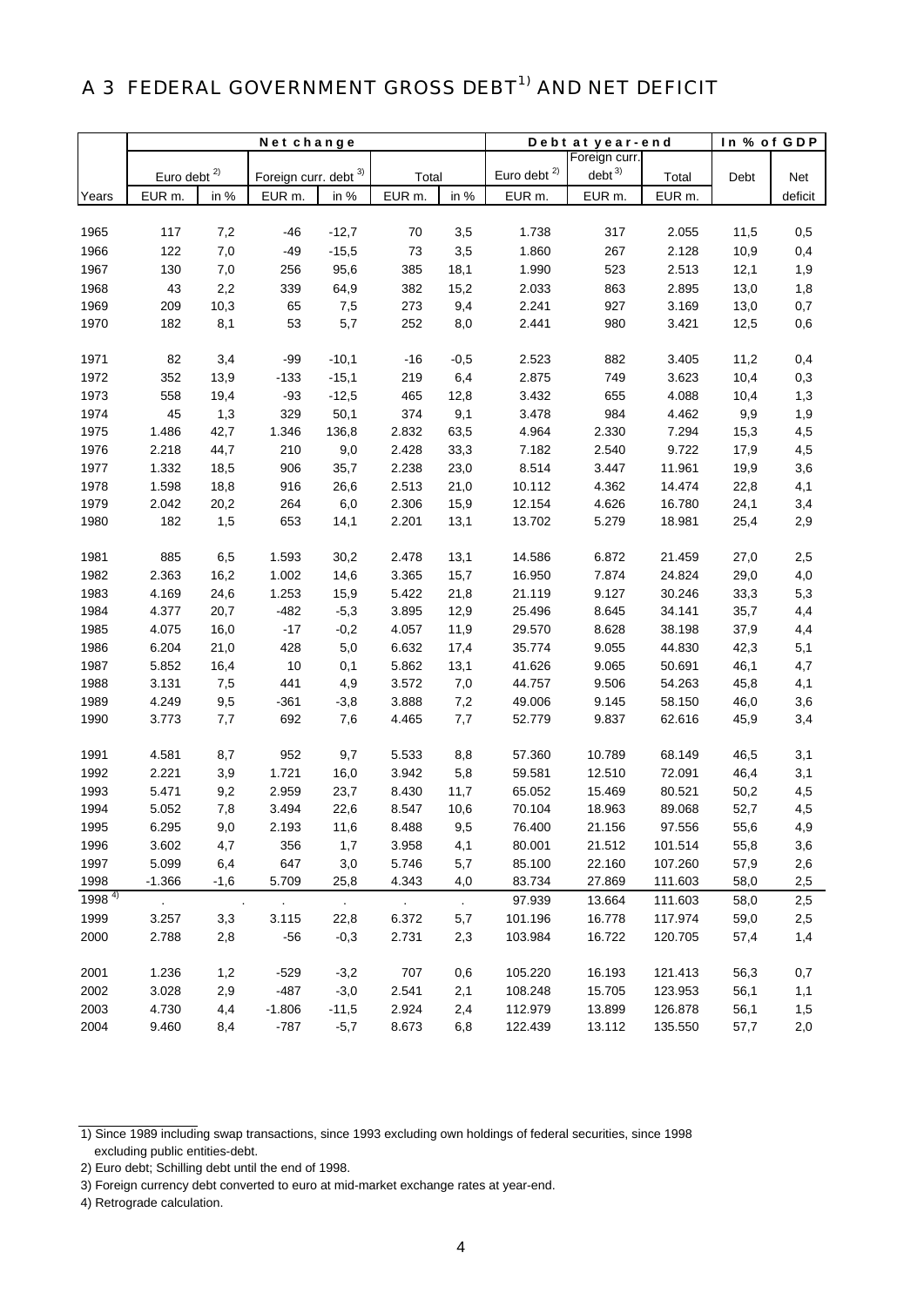**Structure of the federal government debt 1)** (EUR million)

|              | 2)<br>Euro debt  |                        |                   |                  |                  |                                 |                |                |                  |                    |
|--------------|------------------|------------------------|-------------------|------------------|------------------|---------------------------------|----------------|----------------|------------------|--------------------|
|              |                  | Securitized Euro debt  |                   |                  |                  | <b>Nonsecuritized Euro debt</b> |                |                |                  |                    |
|              |                  |                        |                   |                  | Insurance        |                                 |                | Central        |                  |                    |
| Years        | <b>Bonds</b>     | Federal<br>obligations | Treasury<br>bills | Total            | company<br>loans | Bank loans                      | Other<br>loans | Bank<br>debt   | Total            | Euro debt<br>total |
|              |                  |                        |                   |                  |                  |                                 |                |                |                  |                    |
| 1970         | 1.219            | 24                     | 600               | 1.843            | 111              | 43                              | 75             | 369            | 597              | 2.441              |
| 1971         | 1.266            | 19                     | 737               | 2.022            | 130              | 62                              | 85             | 224            | 501              | 2.523              |
| 1972         | 1.350            | 159                    | 785               | 2.293            | 159              | 83                              | 108            | 231            | 581              | 2.875              |
| 1973         | 1.432            | 226                    | 1.168             | 2.826            | 172              | 73                              | 105            | 257            | 607              | 3.432              |
| 1974         | 1.388            | 221                    | 1.231             | 2.840            | 171              | 63                              | 106            | 298            | 638              | 3.478              |
| 1975         | 1.826            | 750                    | 1.653             | 4.230            | 155              | 197                             | 90             | 292            | 734              | 4.964              |
| 1976         | 2.376            | 1.764                  | 1.811             | 5.951            | 298              | 581                             | 72             | 279            | 1.231            | 7.182              |
| 1977         | 2.858            | 2.422                  | 1.696             | 6.977            | 404              | 800                             | 67             | 267            | 1.537            | 8.514              |
| 1978         | 3.470            | 3.053                  | 1.756             | 8.279            | 473              | 1.044                           | 61             | 255            | 1.833            | 10.112             |
| 1979         | 4.198            | 3.671                  | 1.818             | 9.686            | 628              | 1.558                           | 54             | 228            | 2.468            | 12.154             |
|              |                  |                        |                   |                  |                  |                                 |                |                |                  |                    |
| 1980         | 5.100            | 3.823                  | 2.252             | 11.175           | 682              | 1.596                           | 53             | 196            | 2.527            | 13.702             |
| 1981         | 5.379            | 3.921                  | 2.336             | 11.636           | 742              | 1.990                           | 71             | 149            | 2.951            | 14.586             |
| 1982         | 5.967            | 4.207                  | 3.028             | 13.202           | 788              | 2.732                           | 65             | 162            | 3.748            | 16.950             |
| 1983         | 7.073            | 5.079                  | 3.425             | 15.577           | 1.196            | 4.103                           | 56             | 187            | 5.542            | 21.119             |
| 1984         | 7.555            | 5.250                  | 3.574             | 16.380           | 1.721            | 7.137                           | 53             | 205            | 9.116            | 25.496             |
| 1985         | 8.316            | 5.609                  | 3.655             | 17.580           | 2.228            | 9.566                           | 44             | 152            | 11.990           | 29.570             |
| 1986         | 9.096            | 6.869                  | 3.886             | 19.850           | 2.924            | 12.885                          | 28             | 87             | 15.924           | 35.774             |
| 1987         | 10.024           | 8.479                  | 4.437             | 22.940           | 3.416            | 15.208                          | 21             | 42             | 18.686           | 41.626             |
| 1988         | 11.010           | 9.237                  | 5.175             | 25.422           | 3.765            | 15.526                          | 14             | 30             | 19.335           | 44.757             |
| 1989         | 13.353           | 8.746                  | 6.633             | 28.732           | 4.219            | 16.019                          | 9              | 27             | 20.274           | 49.006             |
|              |                  |                        |                   |                  |                  |                                 |                |                |                  |                    |
| 1990         | 15.530           | 8.364                  | 8.406             | 32.300           | 4.503            | 15.938                          | 6<br>5         | 32             | 20.479           | 52.779             |
| 1991         | 19.408           | 7.773                  | 8.903             | 36.085           | 5.160            | 16.076                          | 5              | 33             | 21.275           | 57.360             |
| 1992<br>1993 | 23.035<br>28.718 | 7.141<br>6.222         | 7.835<br>8.801    | 38.010<br>43.742 | 5.828<br>6.057   | 15.701<br>15.212                | 5              | 37<br>37       | 21.571<br>21.310 | 59.581<br>65.052   |
|              | 34.274           |                        |                   |                  |                  |                                 |                |                |                  |                    |
| 1994         |                  | 5.428                  | 8.820             | 48.522           | 7.055            | 14.397                          | 88             | 43             | 21.583           | 70.104             |
| 1995         | 39.788           | 4.885                  | 7.870             | 52.543           | 9.065            | 14.788                          | 4              | $\blacksquare$ | 23.857           | 76.400             |
| 1996         | 43.951           | 4.182                  | 7.934             | 56.066           | 10.514           | 13.417                          | 3              |                | 23.935           | 80.001             |
| 1997         | 50.588           | 2.478                  | 9.126             | 62.192           | 10.358           | 12.547                          | 3              | $\blacksquare$ | 22.908           | 85.100             |
| 1998         | 55.935           | 1.602                  | 5.943             | 63.480           | 9.883            | 10.324                          | 47             |                | 20.254           | 83.734             |
| $1998^{3}$   | 68.120           | 1.482                  | 7.631             | 77.233           | 9.883            | 10.776                          | 47             | ä,             | 20.706           | 97.939             |
| 1999         | 75.095           | 1.294                  | 5.988             | 82.377           | 9.382            | 9.196                           | 241            |                | 18.819           | 101.196            |
| 2000         | 79.796           | 856                    | 5.241             | 85.892           | 8.928            | 9.161                           | 2              |                | 18.092           | 103.984            |
| 2001         | 85.532           | 1.461                  | 1.585             | 88.578           | 8.302            | 8.339                           | 2              | -              | 16.642           | 105.220            |
| 2002         | 90.470           | 951                    | 681               | 92.103           | 7.586            | 7.458                           | 1.101          | -              | 16.146           | 108.248            |
| 2003         | 96.744           | 835                    | 608               | 98.187           | 6.863            | 6.802                           | 1.127          | -              | 14.792           | 112.979            |
| 2004         | 104.647          | 1.718                  | 692               | 107.057          | 6.065            | 8.541                           | 776            | $\frac{1}{2}$  | 15.382           | 122.439            |

<sup>1)</sup> Since 1989 including swap transactions, since 1993 excluding own holdings of federal securities, since 1998 excluding public entities-debt.

<sup>2)</sup> Euro debt; Schilling debt until the end of 1998.

<sup>3)</sup> Retrograde calculation.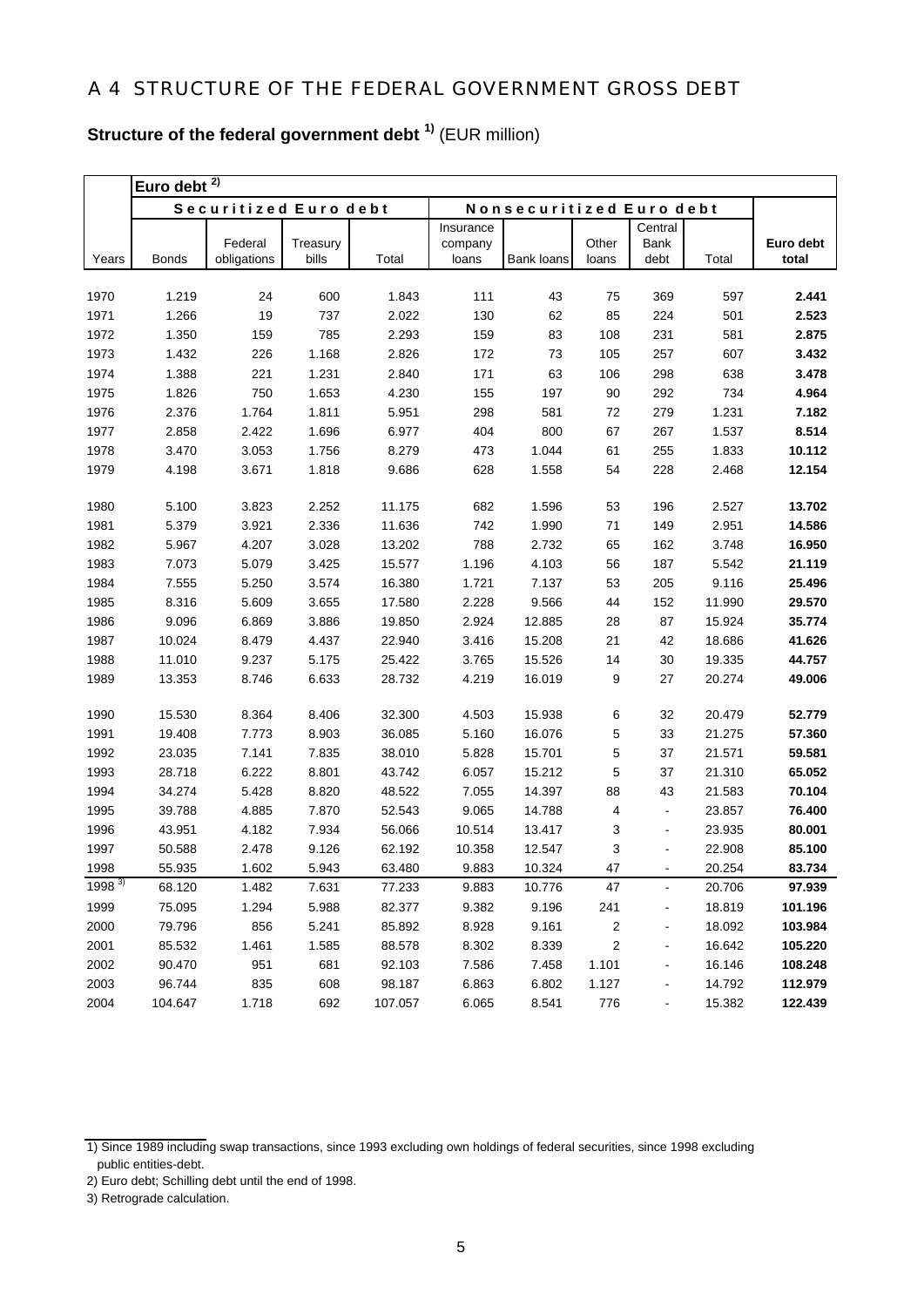# **Structure of the federal government debt 1)** (EUR million)

|              |              | Foreign currency debt <sup>2)</sup> |                |                |                | <b>Total debt</b> |        |              |             |          |
|--------------|--------------|-------------------------------------|----------------|----------------|----------------|-------------------|--------|--------------|-------------|----------|
|              |              | Securitized FC debt                 |                |                |                |                   |        | Own holdings |             |          |
|              |              | Private                             |                |                |                | <b>Debt</b>       |        |              |             | Debt un- |
|              |              | place-                              |                |                |                | adjusted          |        |              | Own hol-    | adjusted |
| Years        | <b>Bonds</b> | ments                               | Total          | Loans          | FC debt total  | total             | in EUR | in FC        | dings total | total    |
|              |              |                                     |                |                | 980            |                   |        |              |             |          |
| 1970         | 246          | 284                                 | 530            | 450            | 882            | 3.421<br>3.405    |        |              |             |          |
| 1971<br>1972 | 259<br>244   | 316<br>265                          | 575<br>509     | 306<br>240     | 749            | 3.623             |        |              |             |          |
| 1973         | 217          | 242                                 | 460            | 196            | 655            | 4.088             |        |              |             |          |
|              |              |                                     |                |                |                |                   |        |              |             |          |
| 1974<br>1975 | 204<br>399   | 268<br>793                          | 472<br>1.191   | 512<br>1.139   | 984<br>2.330   | 4.462<br>7.294    |        |              |             |          |
|              |              |                                     |                |                |                |                   |        |              |             |          |
| 1976<br>1977 | 467<br>707   | 826<br>1.186                        | 1.293<br>1.893 | 1.247<br>1.554 | 2.540<br>3.447 | 9.722<br>11.961   |        |              |             |          |
| 1978         | 810          | 1.448                               | 2.258          | 2.105          | 4.362          | 14.474            |        |              |             |          |
| 1979         | 822          | 1.612                               | 2.434          | 2.192          | 4.626          | 16.780            |        |              |             |          |
|              |              |                                     |                |                |                |                   |        |              |             |          |
| 1980         | 1.024        | 1.758                               | 2.781          | 2.498          | 5.279          | 18.981            |        |              |             |          |
| 1981         | 1.230        | 2.098                               | 3.328          | 3.545          | 6.872          | 21.459            |        |              |             |          |
| 1982         | 1.336        | 2.464                               | 3.800          | 4.074          | 7.874          | 24.824            |        |              |             |          |
| 1983         | 1.739        | 2.778                               | 4.516          | 4.611          | 9.127          | 30.246            |        |              |             |          |
| 1984         | 2.064        | 2.430                               | 4.494          | 4.151          | 8.645          | 34.141            |        |              |             |          |
| 1985         | 2.809        | 2.253                               | 5.061          | 3.566          | 8.628          | 38.198            |        |              |             |          |
| 1986         | 4.446        | 1.552                               | 5.997          | 3.058          | 9.055          | 44.830            |        |              |             |          |
| 1987         | 5.424        | 1.332                               | 6.755          | 2.310          | 9.065          | 50.691            |        |              |             |          |
| 1988         | 7.143        | 1.093                               | 8.237          | 1.269          | 9.506          | 54.263            |        |              |             |          |
| 1989         | 7.723        | 770                                 | 8.493          | 652            | 9.145          | 58.150            |        |              |             |          |
|              |              |                                     |                |                |                |                   |        |              |             |          |
| 1990         | 8.595        | 685                                 | 9.279          | 558            | 9.837          | 62.616            |        |              |             |          |
| 1991         | 9.200        | 998                                 | 10.198         | 591            | 10.789         | 68.149            |        |              |             |          |
| 1992         | 10.679       | 878                                 | 11.558         | 952            | 12.510         | 72.091            |        |              |             |          |
| 1993         | 13.810       | 910                                 | 14.719         | 750            | 15.469         | 80.521            | 77     | 0            | 77          | 80.598   |
| 1994         | 16.126       | 750                                 | 16.876         | 2.087          | 18.963         | 89.068            | 202    | 0            | 202         | 89.269   |
| 1995         | 18.308       | 861                                 | 19.170         | 1.986          | 21.156         | 97.556            | 178    | 401          | 579         | 98.134   |
| 1996         | 18.955       | 916                                 | 19.871         | 1.642          | 21.512         | 101.514           | 1.440  | 33           | 1.473       | 102.987  |
| 1997         | 19.816       | 833                                 | 20.650         | 1.510          | 22.160         | 107.260           | 1.436  | 0            | 1.436       | 108.696  |
| 1998         | 24.169       | 2.264                               | 26.433         | 1.436          | 27.869         | 111.603           | 1.986  | 718          | 2.704       | 114.307  |
| $1998^{3}$   | 11.983       | 696                                 | 12.679         | 984            | 13.664         | 111.603           | 2.674  | 30           | 2.704       | 114.307  |
| 1999         | 14.722       | 800                                 | 15.523         | 1.256          | 16.778         | 117.974           | 4.822  | 40           | 4.862       | 122.836  |
| 2000         | 14.717       | 892                                 | 15.609         | 1.113          | 16.722         | 120.705           | 6.239  | 38           | 6.277       | 126.983  |
| 2001         | 14.356       | 805                                 | 15.161         | 1.032          | 16.193         | 121.413           | 7.451  | 35           | 7.486       | 128.898  |
| 2002         | 13.976       | 773                                 | 14.748         | 957            | 15.705         | 123.953           | 8.200  | 33           | 8.233       | 132.187  |
| 2003         | 12.414       | 715                                 | 13.129         | 770            | 13.899         | 126.878           | 9.043  | 30           | 9.073       | 135.951  |
| 2004         | 11.908       | 703                                 | 12.611         | 501            | 13.112         | 135.550           | 9.309  | 29           | 9.338       | 144.889  |

<sup>1)</sup> Since 1989 including swap transactions, since 1993 excluding own holdings of federal securities, since 1998 excluding public entities-debt.

<sup>2)</sup> Foreign currency debt converted to Euro at mid-market exchange rates at year-end.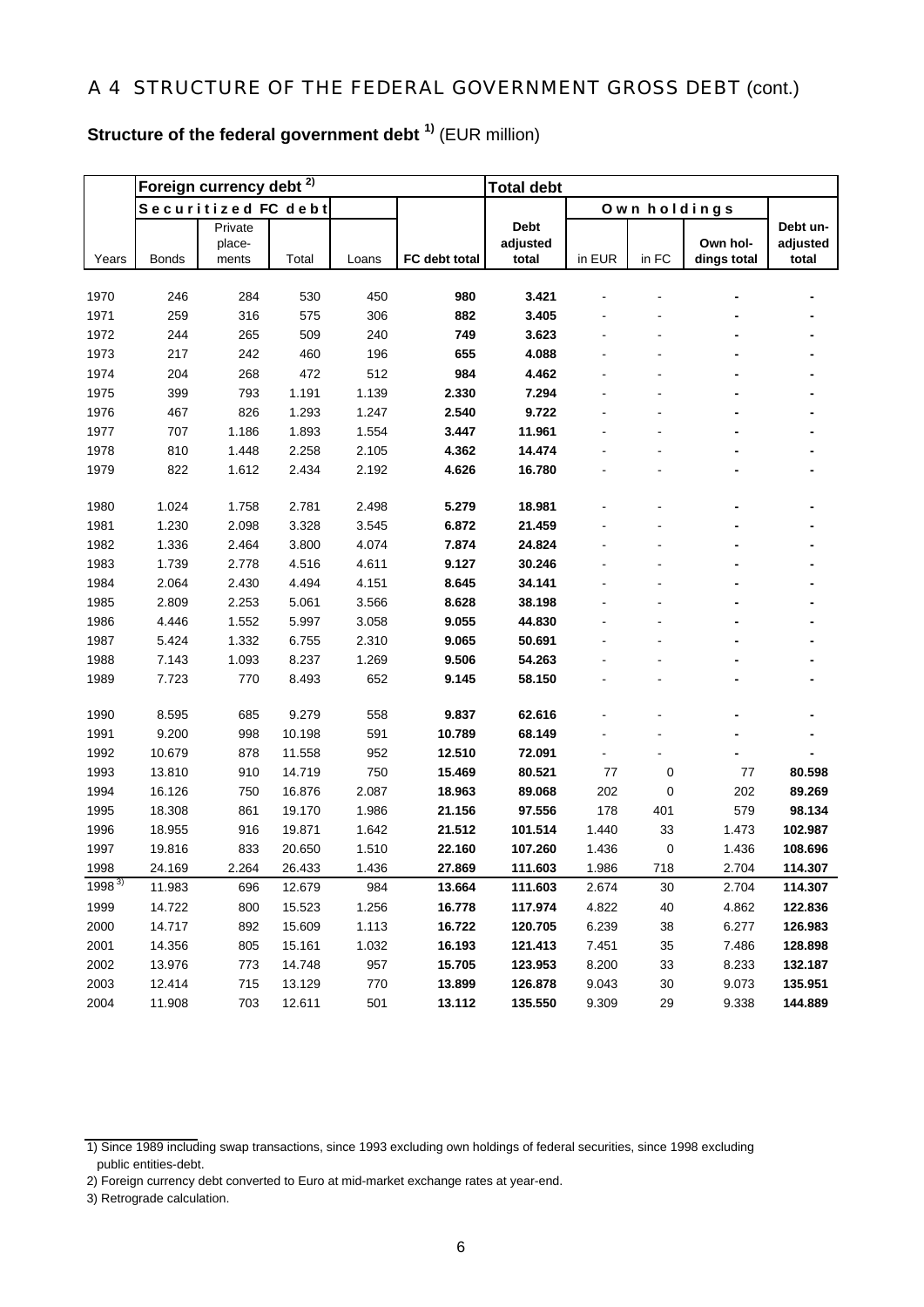**Euro debt total**

**Euro debt 2)** Years Bonds Federal obligations **Treasury** bills Total **Insurance** company loans Bank loans **Other** loans **Central** Bank debt Total 1970 35,6 0,7 17,5 53,9 3,2 1,3 2,2 10,8 17,5 **71,3**  1971 37,2 0,6 21,6 59,4 3,8 1,8 2,5 6,6 14,7 **74,1**  1972 37,3 4,4 21,7 63,3 4,4 2,3 3,0 6,4 16,0 **79,3**  1973 35,0 5,5 28,6 69,1 4,2 1,8 2,6 6,3 14,8 **84,0**  1974 31,1 4,9 27,6 63,6 3,8 1,4 2,4 6,7 14,3 **77,9**  1975 25,0 10,3 22,7 58,0 2,1 2,7 1,2 4,0 10,1 **68,1**  1976 24,4 18,1 18,6 61,2 3,1 6,0 0,7 2,9 12,7 **73,9**  Securitized Euro debt | Nonsecuritized Euro debt

**Federal government debt-instruments** (in % of total federal debt<sup>1)</sup>)

| 1910      | 24,4 | 18,1 | 18,6 | 61,Z | 3,1  | b,U  | U, I | z,9                      | 12,7 | 73,9 |
|-----------|------|------|------|------|------|------|------|--------------------------|------|------|
| 1977      | 23,9 | 20,3 | 14,2 | 58,3 | 3,4  | 6,7  | 0,6  | 2,2                      | 12,9 | 71,2 |
| 1978      | 24,0 | 21,1 | 12,1 | 57,2 | 3,3  | 7,2  | 0,4  | 1,8                      | 12,7 | 69,9 |
| 1979      | 25,0 | 21,9 | 10,8 | 57,7 | 3,7  | 9,3  | 0,3  | 1,4                      | 14,7 | 72,4 |
| 1980      | 26,9 | 20,1 | 11,9 | 58,9 | 3,6  | 8,4  | 0,3  | 1,0                      | 13,3 | 72,2 |
| 1981      | 25,1 | 18,3 | 10,9 | 54,2 | 3,5  | 9,3  | 0,3  | 0,7                      | 13,8 | 68,0 |
| 1982      | 24,0 | 16,9 | 12,2 | 53,2 | 3,2  | 11,0 | 0,3  | 0,7                      | 15,1 | 68,3 |
| 1983      | 23,4 | 16,8 | 11,3 | 51,5 | 4,0  | 13,6 | 0,2  | 0,6                      | 18,3 | 69,8 |
| 1984      | 22,1 | 15,4 | 10,5 | 48,0 | 5,0  | 20,9 | 0,2  | 0,6                      | 26,7 | 74,7 |
| 1985      | 21,8 | 14,7 | 9,6  | 46,0 | 5,8  | 25,0 | 0,1  | 0,4                      | 31,4 | 77,4 |
| 1986      | 20,3 | 15,3 | 8,7  | 44,3 | 6,5  | 28,7 | 0,1  | 0,2                      | 35,5 | 79,8 |
| 1987      | 19,8 | 16,7 | 8,8  | 45,3 | 6,7  | 30,0 | 0,0  | 0,1                      | 36,9 | 82,1 |
| 1988      | 20,3 | 17,0 | 9,5  | 46,8 | 6,9  | 28,6 | 0,0  | 0,1                      | 35,6 | 82,5 |
| 1989      | 23,0 | 15,0 | 11,4 | 49,4 | 7,3  | 27,5 | 0,0  | 0,0                      | 34,9 | 84,3 |
| 1990      | 24,8 | 13,4 | 13,4 | 51,6 | 7,2  | 25,5 | 0,0  | 0,1                      | 32,7 | 84,3 |
| 1991      | 28,5 | 11,4 | 13,1 | 52,9 | 7,6  | 23,6 | 0,0  | 0,0                      | 31,2 | 84,2 |
| 1992      | 32,0 | 9,9  | 10,9 | 52,7 | 8,1  | 21,8 | 0,0  | 0,1                      | 29,9 | 82,6 |
| 1993      | 35,7 | 7,7  | 10,9 | 54,3 | 7,5  | 18,9 | 0,0  | 0,0                      | 26,5 | 80,8 |
| 1994      | 38,5 | 6,1  | 9,9  | 54,5 | 7,9  | 16,2 | 0,1  | 0,0                      | 24,2 | 78,7 |
| 1995      | 40,8 | 5,0  | 8,1  | 53,9 | 9,3  | 15,2 | 0,0  | $\blacksquare$           | 24,5 | 78,3 |
| 1996      | 43,3 | 4,1  | 7,8  | 55,2 | 10,4 | 13,2 | 0,0  | $\blacksquare$           | 23,6 | 78,8 |
| 1997      | 47,2 | 2,3  | 8,5  | 58,0 | 9,7  | 11,7 | 0,0  | $\blacksquare$           | 21,4 | 79,3 |
| 1998      | 50,1 | 1,4  | 5,3  | 56,9 | 8,9  | 9,3  | 0,0  | $\blacksquare$           | 18,1 | 75,0 |
| 1998 $3)$ | 61,0 | 1,3  | 6,8  | 69,2 | 8,9  | 9,7  | 0,0  | $\blacksquare$           | 18,6 | 87,8 |
| 1999      | 63,7 | 1,1  | 5,1  | 69,8 | 8,0  | 7,8  | 0,2  | $\blacksquare$           | 16,0 | 85,8 |
| 2000      | 66,1 | 0,7  | 4,3  | 71,2 | 7,4  | 7,6  | 0,0  | $\overline{\phantom{a}}$ | 15,0 | 86,1 |
| 2001      | 70,4 | 1,2  | 1,3  | 73,0 | 6,8  | 6,9  | 0,0  | $\blacksquare$           | 13,7 | 86,7 |
| 2002      | 73,0 | 0,8  | 0,5  | 74,3 | 6,1  | 6,0  | 0,9  |                          | 13,0 | 87,3 |
| 2003      | 76,2 | 0,7  | 0,5  | 77,4 | 5,4  | 5,4  | 0,9  | ÷,                       | 11,7 | 89,0 |
| 2004      | 77,2 | 1,3  | 0,5  | 79,0 | 4.5  | 6,3  | 0,6  |                          | 11,3 | 90,3 |

<sup>1)</sup> Since 1989 including swap transactions, since 1993 excluding own holdings of federal securities, since 1998 excluding public entities-debt.

<sup>2)</sup> Euro debt; Schilling debt until the end of 1998.

<sup>3)</sup> Retrograde calculation.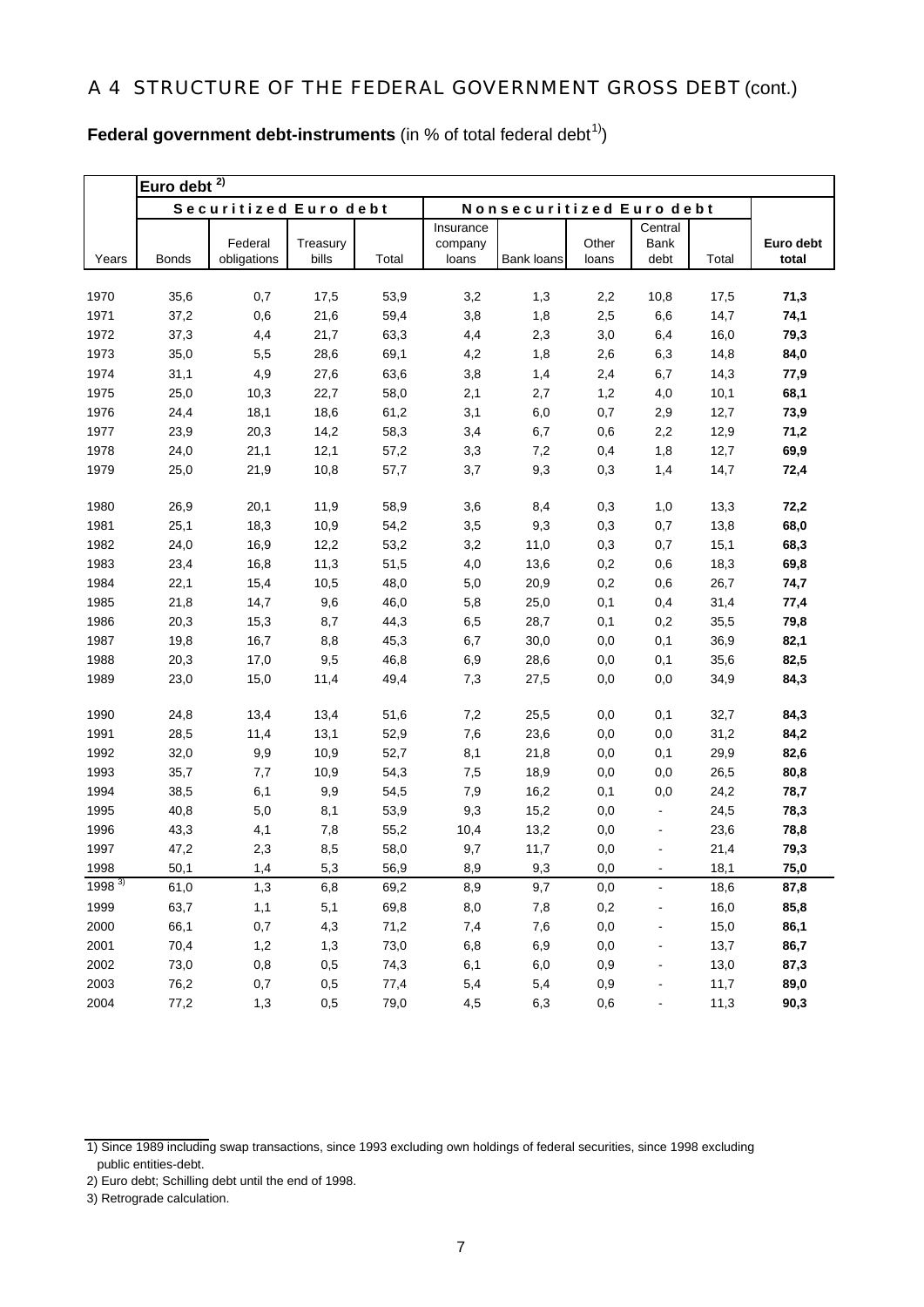**Federal government debt-instruments** (in % of total federal debt<sup>1)</sup>)

|              | Foreign currency debt |                     |              |            |               |                |
|--------------|-----------------------|---------------------|--------------|------------|---------------|----------------|
|              |                       | Securitized FC debt |              |            |               |                |
|              |                       |                     |              |            |               |                |
|              | <b>Bonds</b>          | Private             | Total        |            |               |                |
| Years        |                       | placements          |              | Loans      | FC debt total | Debt total     |
| 1970         | 7,2                   | 8,3                 | 15,5         | 13,2       | 28,7          | 100,0          |
| 1971         | 7,6                   | 9,3                 | 16,9         | 9,0        | 25,9          | 100,0          |
| 1972         | 6,7                   | 7,3                 | 14,1         | 6,6        | 20,7          | 100,0          |
| 1973         | 5,3                   | 5,9                 | 11,2         | 4,8        | 16,0          | 100,0          |
| 1974         | 4,6                   | 6,0                 | 10,6         | 11,5       | 22,1          | 100,0          |
| 1975         | 5,5                   | 10,9                | 16,3         | 15,6       | 31,9          | 100,0          |
| 1976         | 4,8                   | 8,5                 | 13,3         | 12,8       | 26,1          | 100,0          |
| 1977         | 5,9                   | 9,9                 | 15,8         | 13,0       | 28,8          | 100,0          |
| 1978         | 5,6                   | 10,0                | 15,6         | 14,5       | 30,1          | 100,0          |
| 1979         | 4,9                   | 9,6                 | 14,5         | 13,1       | 27,6          | 100,0          |
|              |                       |                     |              |            |               |                |
| 1980         | 5,4                   | 9,3                 | 14,7         | 13,2       | 27,8          | 100,0          |
| 1981         | 5,7                   | 9,8                 | 15,5         | 16,5       | 32,0          | 100,0          |
| 1982         | 5,4                   | 9,9                 | 15,3         | 16,4       | 31,7          | 100,0          |
| 1983         | 5,7                   | 9,2                 | 14,9         | 15,2       | 30,2          | 100,0          |
| 1984         | 6,0                   | 7,1                 | 13,2         | 12,2       | 25,3          | 100,0          |
| 1985         | 7,4                   | 5,9                 | 13,3         | 9,3        | 22,6          | 100,0          |
| 1986         | 9,9                   | 3,5                 | 13,4         | 6,8        | 20,2          | 100,0          |
| 1987         | 10,7                  | 2,6                 | 13,3         | 4,6        | 17,9          | 100,0          |
| 1988         | 13,2                  | 2,0                 | 15,2         | 2,3        | 17,5          | 100,0          |
| 1989         | 13,3                  | 1,3                 | 14,6         | 1,1        | 15,7          | 100,0          |
|              |                       |                     |              |            |               |                |
| 1990<br>1991 | 13,7<br>13,5          | 1,1<br>1,5          | 14,8<br>15,0 | 0,9<br>0,9 | 15,7<br>15,8  | 100,0<br>100,0 |
| 1992         | 14,8                  | 1,2                 | 16,0         | 1,3        | 17,4          | 100,0          |
| 1993         | 17,2                  | 1,1                 | 18,3         | 0,9        | 19,2          | 100,0          |
| 1994         | 18,1                  | 0,8                 | 18,9         | 2,3        | 21,3          | 100,0          |
| 1995         | 18,8                  | 0,9                 | 19,7         | 2,0        | 21,7          | 100,0          |
| 1996         | 18,7                  | 0,9                 | 19,6         | 1,6        | 21,2          | 100,0          |
| 1997         | 18,5                  | 0,8                 | 19,3         | 1,4        | 20,7          | 100,0          |
| 1998         | 21,7                  | 2,0                 | 23,7         | 1,3        | 25,0          | 100,0          |
| 1998 $3)$    | 10,7                  | 0,6                 | 11,4         | 0,9        | 12,2          | 100,0          |
| 1999         | 12,5                  | 0,7                 | 13,2         | 1,1        | 14,2          | 100,0          |
| 2000         | 12,2                  | 0,7                 | 12,9         | 0,9        | 13,9          | 100,0          |
| 2001         | 11,8                  | 0,7                 | 12,5         | 0,8        | 13,3          | 100,0          |
| 2002         | 11,3                  | 0,6                 | 11,9         | 0,8        | 12,7          | 100,0          |
| 2003         | 9,8                   | 0,6                 | 10,3         | 0,6        | 11,0          | 100,0          |
| 2004         | 8,8                   | 0,5                 | 9,3          | 0,4        | 9,7           | 100,0          |

<sup>1)</sup> Since 1989 including swap transactions, since 1993 excluding own holdings of federal securities, since 1998 excluding public entities-debt.

<sup>2)</sup> Foreign currency debt converted to Euro at mid-market exchange rates at year-end.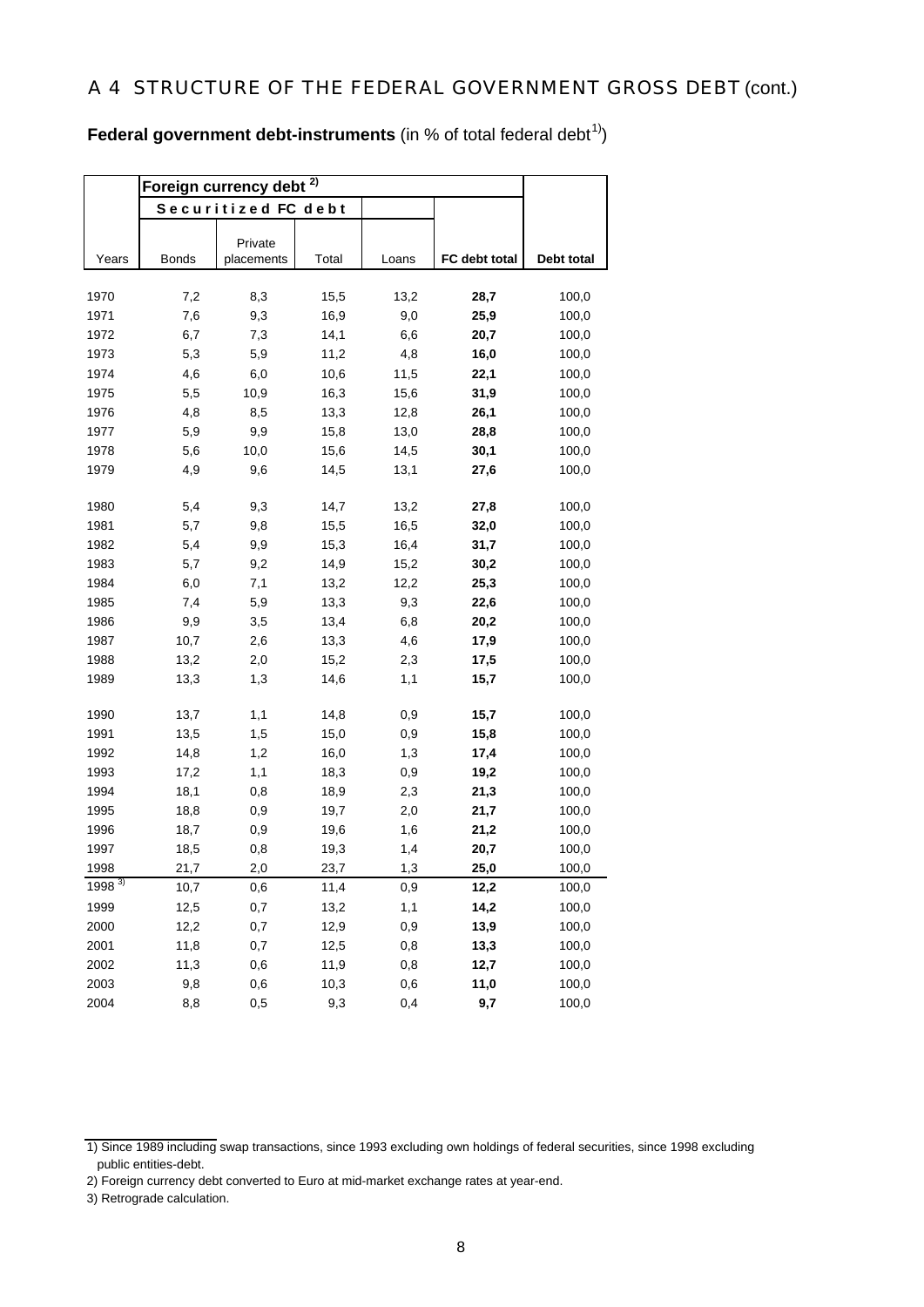|            | Euro debt $^{2)}$ |                        |                   |       |                               |      |                          |                                |       |                 |
|------------|-------------------|------------------------|-------------------|-------|-------------------------------|------|--------------------------|--------------------------------|-------|-----------------|
|            |                   | Securitized Euro debt  |                   |       |                               |      | Nonsecuritized Euro debt |                                |       |                 |
| Years      | <b>Bonds</b>      | Federal<br>obligations | Treasury<br>bills | Total | Insurance<br>company<br>loans |      | Bank loans Other loans   | Central<br><b>Bank</b><br>debt | Total | Euro debt total |
| 1987       | 6,6               | 6,2                    | 7,0               | 6,5   | 9,1                           | 11,5 | 4,0                      | 0,6                            | 11,0  | 8,5             |
| 1988       | 6,8               | 6,4                    | 6,7               | 6,7   | 9,1                           | 11,7 | 8,8                      | 0,5                            | 11,1  | 8,6             |
| 1989       | 7,2               | 5,2                    | 6,4               | 6,6   | 9,4                           | 10,9 | 5,9                      | 0,5                            | 10,6  | 8,2             |
| 1990       | 6,7               | 5,0                    | 6,2               | 6,1   | 9,1                           | 10,5 | 8,2                      | 0,5                            | 10,2  | 7,7             |
| 1991       | 6,3               | 4,4                    | 5,0               | 5,6   | 8,4                           | 9,8  | 8,7                      | 0,3                            | 9,5   | 7,0             |
| 1992       | 6,0               | 3,8                    | 5,3               | 5,4   | 7,8                           | 9,1  | 8,2                      | 0,2                            | 8,8   | 6,6             |
| 1993       | 5,6               | 3,2                    | 4,9               | 5,1   | 7,4                           | 7,7  | 7,7                      | 0,3                            | 7,6   | 5,9             |
| 1994       | 5,3               | 2,8                    | 4,0               | 4,8   | 7,3                           | 7,9  | 0,4                      | 0,3                            | 7,6   | 5,7             |
| 1995       | 5,2               | 2,9                    | 4,7               | 4,9   | 8,0                           | 7,2  | 6,9                      |                                | 7,5   | 5,7             |
| 1996       | 4,9               | 2,7                    | 6,0               | 4,9   | 7,8                           | 6,9  | 6,4                      |                                | 7,3   | 5,6             |
| 1997       | 5,0               | 3,1                    | 4,9               | 4,9   | 7,1                           | 6,1  | 5,9                      |                                | 6,6   | 5,4             |
| 1998       | 5,1               | 4,9                    | 4,1               | 5,0   | 6,4                           | 6,6  | 0,4                      | $\overline{\phantom{a}}$       | 6,5   | 5,4             |
| $1998^{3}$ | 5,7               | 6,9                    | 4,1               | 5,6   | 6,4                           | 7,3  | 0,4                      | $\overline{\phantom{a}}$       | 6,9   | 5,9             |
| 1999       | 6,1               | 5,0                    | 5,0               | 6,0   | 5,8                           | 7,2  | 0,2                      |                                | 6,4   | 6,1             |
| 2000       | 6,1               | 4,6                    | 3,1               | 6,0   | 5,1                           | 6,5  | 4,5                      |                                | 5,8   | 5,9             |
| 2001       | 5,8               | 5,4                    | 2,1               | 5,8   | 4,4                           | 5,8  | 4,1                      |                                | 5,1   | 5,7             |
| 2002       | 5,7               | 6,9                    | 12,4              | 5,8   | 3,7                           | 5,8  | 0,8                      |                                | 4,5   | 5,6             |
| 2003       | 6,5               | 8,8                    | 7,0               | 6,5   | 3,2                           | 5,4  | 1,2                      |                                | 4,1   | 6,2             |
| 2004       | 6,8               | 7,5                    | 5,8               | 6,8   | 2,6                           | 7,9  | 1,1                      |                                | 5,5   | 6,7             |

# **Remaining maturity of the federal government debt 1)** (years)

## **Average nominal interest rates of the federal government debt 1)** (%)

|            | 2)<br>Euro debt |                        |                   |       |                               |            |                          |                         |       |                 |  |  |
|------------|-----------------|------------------------|-------------------|-------|-------------------------------|------------|--------------------------|-------------------------|-------|-----------------|--|--|
|            |                 | Securitized Euro debt  |                   |       |                               |            | Nonsecuritized Euro debt |                         |       |                 |  |  |
| Years      | <b>Bonds</b>    | Federal<br>obligations | Treasury<br>bills | Total | Insurance<br>company<br>loans | Bank loans | Other loans              | Central<br>Bank<br>debt | Total | Euro debt total |  |  |
| 1987       | 8,0             | 7,8                    | 5,1               | 7,3   | 7,8                           | 7,6        | 2,3                      | 2,4                     | 7,6   | 7,5             |  |  |
| 1988       | 7,7             | 7,5                    | 5,5               | 7,2   | 7,6                           | 7,4        | 1,8                      | 2,2                     | 7,5   | 7,3             |  |  |
| 1989       | 7,5             | 7,4                    | 6,8               | 7,3   | 7,6                           | 7,7        | 1,2                      | 2,0                     | 7,7   | 7,5             |  |  |
| 1990       | 7,6             | 7,3                    | 7,8               | 7,6   | 8,1                           | 8,6        | 0,1                      | 2,0                     | 8,5   | 7,9             |  |  |
| 1991       | 7,8             | 7,3                    | 8,0               | 7,7   | 8,5                           | 8,7        | 0,1                      | 2,0                     | 8,6   | 8,1             |  |  |
| 1992       | 7,8             | 7,2                    | 7,1               | 7,5   | 8,5                           | 8,6        | 0,1                      | 2,0                     | 8,5   | 7,9             |  |  |
| 1993       | 7,4             | 7,1                    | 5,4               | 7,0   | 8,3                           | 7,7        | 0,1                      | 2,0                     | 7,9   | 7,3             |  |  |
| 1994       | 7,2             | 6,9                    | 4,8               | 6,8   | 7,6                           | 7,3        | 4,7                      | 2,0                     | 7,3   | 6,9             |  |  |
| 1995       | 7,1             | 6,9                    | 4,7               | 6,7   | 7,6                           | 7,1        | 0,0                      |                         | 7,3   | 6,9             |  |  |
| 1996       | 6,8             | 6,9                    | 3,7               | 6,4   | 7,2                           | 6,7        | 0,1                      |                         | 6,9   | 6,5             |  |  |
| 1997       | 6,5             | 6,9                    | 3,9               | 6,2   | 6,9                           | 6,3        | 0,1                      |                         | 6,6   | 6,3             |  |  |
| 1998       | 6,2             | 6,8                    | 3,7               | 6,0   | 6,8                           | 6,0        | 2,8                      |                         | 6,4   | 6,1             |  |  |
| $1998^{3}$ | 6,1             | 4,8                    | 3,7               | 5,8   | 6,8                           | 6,0        | 2,8                      | $\blacksquare$          | 6,4   | 5,9             |  |  |
| 1999       | 5,6             | 6,8                    | 3,6               | 5,5   | 6,7                           | 6,1        | 2,6                      |                         | 6,4   | 5,6             |  |  |
| 2000       | 5,5             | 7,0                    | 4,8               | 5,5   | 6,7                           | 6,3        | 0,1                      |                         | 6,5   | 5,7             |  |  |
| 2001       | 5,3             | 6,2                    | 3,7               | 5,3   | 6,6                           | 6,2        | 0,1                      |                         | 6,4   | 5,5             |  |  |
| 2002       | 5,2             | 6,2                    | 2,5               | 5,2   | 6,6                           | 5,9        | 2,9                      |                         | 6,1   | 5,3             |  |  |
| 2003       | 4,9             | 6,4                    | 2,2               | 4,9   | 6,6                           | 5,8        | 2,2                      |                         | 5,9   | 5,1             |  |  |
| 2004       | 4,9             | 4,8                    | 2,5               | 4,8   | 6,7                           | 5,5        | 2,2                      |                         | 5,8   | 5,0             |  |  |

1) Since 1989 including swap transactions, since 1993 excluding own holdings of federal securities, since 1998 excluding public entities-debt.

2) Euro debt; Schilling debt until the end of 1998.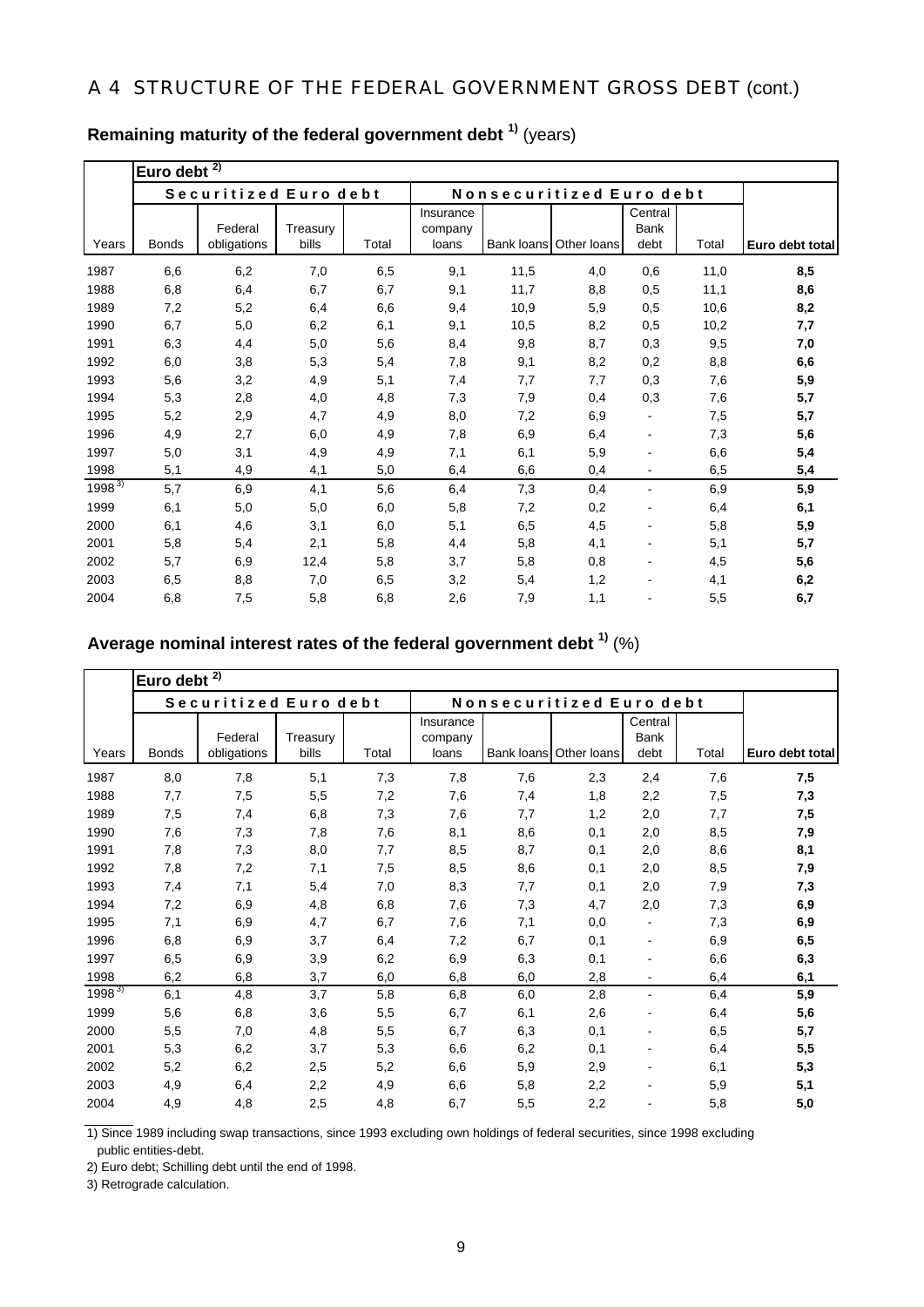|            |              | Securitized FC debt   |       |       |               |            |
|------------|--------------|-----------------------|-------|-------|---------------|------------|
| Years      | <b>Bonds</b> | Private<br>placements | Total | Loans | FC debt total | Debt total |
| 1987       | 8,7          | 4,0                   | 7,8   | 6,2   | 7,4           | 8,3        |
| 1988       | 8,3          | 4,7                   | 7,8   | 8,8   | 8,0           | 8,5        |
| 1989       | 7,8          | 5,1                   | 7,6   | 11,9  | 7,9           | 8,2        |
| 1990       | 7,8          | 4,8                   | 7,6   | 12,2  | 7,9           | 7,7        |
| 1991       | 7,1          | 6,6                   | 7,0   | 11,3  | 7,3           | 7,1        |
| 1992       | 7,1          | 6,3                   | 7,0   | 7,0   | 7,0           | 6,7        |
| 1993       | 7,0          | 5,4                   | 6,9   | 11,3  | 7,2           | 6,2        |
| 1994       | 8,7          | 5,5                   | 8,5   | 7,9   | 8,5           | 6,2        |
| 1995       | 7,6          | 6,4                   | 7,6   | 12,8  | 8,1           | 6,2        |
| 1996       | 7,3          | 8,0                   | 7,3   | 14,5  | 7,9           | 6,1        |
| 1997       | 7,2          | 8,2                   | 7,3   | 13,8  | 7,7           | 5,9        |
| 1998       | 6,6          | 8,8                   | 6,8   | 13,0  | 7,1           | 5,8        |
| $1998^{3}$ | 4,7          | 8,9                   | 4,9   | 7,5   | 5,1           | 5,8        |
| 1999       | 4,4          | 8,4                   | 4,6   | 6,7   | 4,8           | 5,9        |
| 2000       | 4,4          | 8,1                   | 4,6   | 5,9   | 4,7           | 5,8        |
| 2001       | 4,5          | 7,5                   | 4,7   | 4,9   | 4,7           | 5,5        |
| 2002       | 4,5          | 6,4                   | 4,6   | 3,9   | 4,5           | 5,5        |
| 2003       | 4,2          | 5,4                   | 4,3   | 2,7   | 4,2           | 5,9        |
| 2004       | 4,1          | 4,3                   | 4,1   | 2,7   | 4,0           | 6,4        |

**Remaining maturity of the federal government debt 1)** (years)

# **Average nominal interest rates of the federal government debt 1)** (%)

|            | Foreign currency debt <sup>2)</sup> |                       |       |       |               |            |  |  |  |
|------------|-------------------------------------|-----------------------|-------|-------|---------------|------------|--|--|--|
|            |                                     | Securitized FC debt   |       |       |               |            |  |  |  |
| Years      | <b>Bonds</b>                        | Private<br>placements | Total | Loans | FC debt total | Debt total |  |  |  |
| 1987       | 5,9                                 | 6,1                   | 6,0   | 5,1   | 5,7           | 7,2        |  |  |  |
| 1988       | 5,7                                 | 6,0                   | 5,8   | 5,4   | 5,7           | 7,0        |  |  |  |
| 1989       | 6,2                                 | 5,7                   | 6,2   | 5,9   | 6,2           | 7,3        |  |  |  |
| 1990       | 6,5                                 | 5,4                   | 6,5   | 6,0   | 6,5           | 7,7        |  |  |  |
| 1991       | 6,5                                 | 6,2                   | 6,5   | 6,2   | 6,5           | 7,8        |  |  |  |
| 1992       | 6,6                                 | 6,1                   | 6,5   | 6,9   | 6,6           | 7,7        |  |  |  |
| 1993       | 5,6                                 | 4,7                   | 5,6   | 5,4   | 5,5           | 6,9        |  |  |  |
| 1994       | 5,2                                 | 5,1                   | 5,2   | 3,8   | 5,0           | 6,5        |  |  |  |
| 1995       | 5,1                                 | 3,9                   | 5,1   | 4,3   | 5,0           | 6,5        |  |  |  |
| 1996       | 5,2                                 | 3,8                   | 5,1   | 4,6   | 5,1           | 6,2        |  |  |  |
| 1997       | 5,2                                 | 3,6                   | 5,1   | 4,5   | 5,1           | 6,0        |  |  |  |
| 1998       | 4,9                                 | 3,0                   | 4,7   | 4,4   | 4,7           | 5,7        |  |  |  |
| $1998^{3}$ | 4,4                                 | 3,0                   | 4,4   | 3,5   | 4,3           | 5,7        |  |  |  |
| 1999       | 4,3                                 | 3,1                   | 4,2   | 3,3   | 4,2           | 5,4        |  |  |  |
| 2000       | 4,0                                 | 3,0                   | 3,9   | 3,3   | 3,9           | 5,4        |  |  |  |
| 2001       | 3,6                                 | 2,6                   | 3,5   | 3,2   | 3,5           | 5,2        |  |  |  |
| 2002       | 3,3                                 | 1,9                   | 3,2   | 3,2   | 3,2           | 5,0        |  |  |  |
| 2003       | 2,9                                 | 1,6                   | 2,8   | 2,8   | 2,8           | 4,8        |  |  |  |
| 2004       | 2,8                                 | 2,6                   | 2,8   | 4,4   | 2,8           | 4,8        |  |  |  |

1) Since 1989 including swap transactions, since 1993 excluding own holdings of federal securities, since 1998 excluding public entities-debt.

2) Foreign currency debt converted to Euro at mid-market exchange rates at year-end.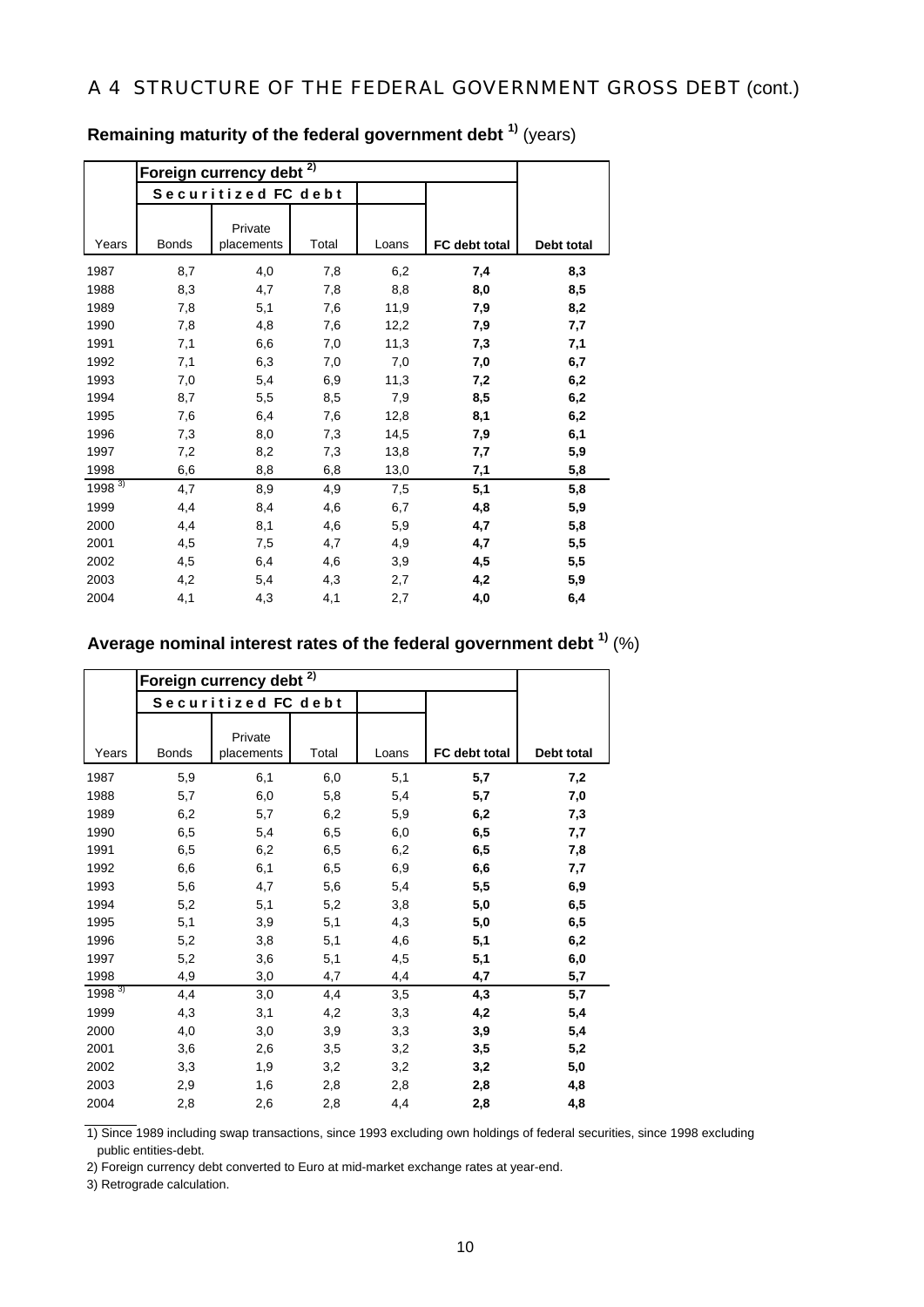## A 5 FEDERAL FOREIGN CURRENCY DEBT

| Amount outstanding and ratios of the foreign currency debt by currency <sup>1)</sup> (in EUR million) |  |  |  |  |
|-------------------------------------------------------------------------------------------------------|--|--|--|--|
|-------------------------------------------------------------------------------------------------------|--|--|--|--|

|            | <b>USD</b>              |       | DEM    |                | CHF    |       | <b>NLG</b> |                | <b>JPY</b> |       | <b>FRF</b> |       | <b>XEU</b> |       | <b>BEF</b> |       |
|------------|-------------------------|-------|--------|----------------|--------|-------|------------|----------------|------------|-------|------------|-------|------------|-------|------------|-------|
|            | in EUR                  |       | in EUR |                | in EUR |       | in EUR     |                | in EUR     |       | in EUR     |       | in EUR     |       | <b>EUR</b> |       |
| Years      | m.                      | ratio | m.     | ratio          | m.     | ratio | m.         | ratio          | m.         | ratio | m.         | ratio | m.         | ratio | m.         | ratio |
| 1980       | 267                     | 5,1   | 2.136  | 40,5           | 2.435  | 46,1  | 327        | 6,2            | 89         | 1,7   |            |       |            |       | 24         | 0,5   |
| 1981       | 301                     | 4,4   | 2.048  | 29,8           | 3.872  | 56,3  | 315        | 4,6            | 314        | 4,6   |            |       |            |       | 23         | 0,3   |
| 1982       | 189                     | 2,4   | 2.579  | 32,8           | 4.477  | 56,9  | 304        | 3,9            | 325        | 4,1   |            |       |            |       |            |       |
| 1983       | 208                     | 2,3   | 2.831  | 31,0           | 5.069  | 55,5  | 520        | 5,7            | 499        | 5,5   |            |       |            |       |            |       |
| 1984       | 144                     | 1,7   | 2.800  | 32,4           | 4.465  | 51,6  | 707        | 8,2            | 529        | 6,1   |            |       |            |       |            |       |
| 1985       | 104                     | 1,2   | 3.218  | 37,3           | 3.815  | 44,2  | 760        | 8,8            | 730        | 8,5   |            |       |            |       |            |       |
| 1986       | 76                      | 0,8   | 3.546  | 39,2           | 3.420  | 37,8  | 874        | 9,7            | 1.139      | 12,6  |            |       |            |       |            |       |
| 1987       | 56                      | 0,6   | 3.174  | 35,0           | 3.749  | 41,4  | 600        | 6,6            | 1.486      | 16,4  |            |       |            |       |            |       |
| 1988       | 38                      | 0,4   | 3.479  | 36,6           | 3.282  | 34,5  | 491        | 5,2            | 2.215      | 23,3  |            |       |            |       |            |       |
| 1989       | 34                      | 0,4   | 3.690  | 40,3           | 2.851  | 31,2  | 478        | 5,2            | 2.093      | 22,9  |            |       |            |       |            |       |
| 1990       | 8                       | 0,1   | 3.440  | 35,0           | 3.503  | 35,6  | 479        | 4,9            | 2.407      | 24,5  |            |       |            |       |            |       |
| 1991       | 84                      | 0,8   | 3.039  | 28,2           | 4.237  | 39,3  | 479        | 4,4            | 2.950      | 27,3  |            |       |            |       |            |       |
| 1992       | 6                       | 0,0   | 3.653  | 29,2           | 5.048  | 40,3  | 341        | 2,7            | 3.461      | 27,7  |            |       |            |       |            |       |
| 1993       | 6                       | 0,0   | 3.879  | 25,1           | 5.484  | 35,5  | 798        | 5,2            | 5.302      | 34,3  |            |       |            |       |            |       |
| 1994       | 4                       | 0,0   | 5.066  | 26,7           | 6.749  | 35,6  | 903        | 4,8            | 6.242      | 32,9  |            |       |            |       |            |       |
| 1995       | $\overline{\mathbf{c}}$ | 0,0   | 5.921  | 27,5           | 7.947  | 36,9  | 822        | 3,8            | 6.866      | 31,8  |            |       |            |       |            |       |
| 1996       | 2                       | 0,0   | 6.378  | 29,6           | 7.352  | 34,1  | 1.503      | 7,0            | 6.311      | 29,3  |            |       |            |       |            |       |
| 1997       | $\pmb{0}$               | 0,0   | 6.163  | 27,8           | 6.741  | 30,4  | 1.952      | 8,8            | 6.538      | 29,5  | 765        | 3,5   |            |       |            |       |
| 1998       |                         |       | 8.496  | 29,7           | 7.210  | 25,2  | 2.520      | 8,8            | 6.483      | 22,7  | 1.219      | 4,3   | 2.658      | 9,3   |            |       |
| $1998^{2}$ |                         |       |        | $\frac{1}{2}$  | 7.210  | 52,8  |            | $\frac{1}{2}$  | 6.453      | 47,2  |            |       |            |       |            |       |
| 1999       |                         |       |        | $\blacksquare$ | 7.479  | 44,6  |            | $\overline{a}$ | 9.299      | 55,4  |            |       |            |       |            |       |
| 2000       |                         |       |        | $\overline{a}$ | 7.836  | 46,9  |            | $\blacksquare$ | 8.886      | 53,1  |            |       |            |       |            |       |
| 2001       |                         |       |        |                | 8.049  | 49,7  |            | ÷              | 8.144      | 50,3  |            |       |            |       |            |       |
| 2002       |                         |       |        |                | 8.602  | 54,8  |            | $\overline{a}$ | 7.103      | 45,2  |            |       |            |       |            |       |
| 2003       |                         |       |        |                | 8.341  | 60,0  |            | ٠              | 5.558      | 40,0  |            |       |            |       |            |       |
| 2004       |                         |       |        |                | 7.800  | 59,5  |            |                | 5.312      | 40,5  |            |       |            |       |            |       |

<sup>1)</sup> Foreign currency debt; excluding own holdings of federal securities, since 1982 including cross-currency-swaps.

<sup>2)</sup> Retrograde calculation.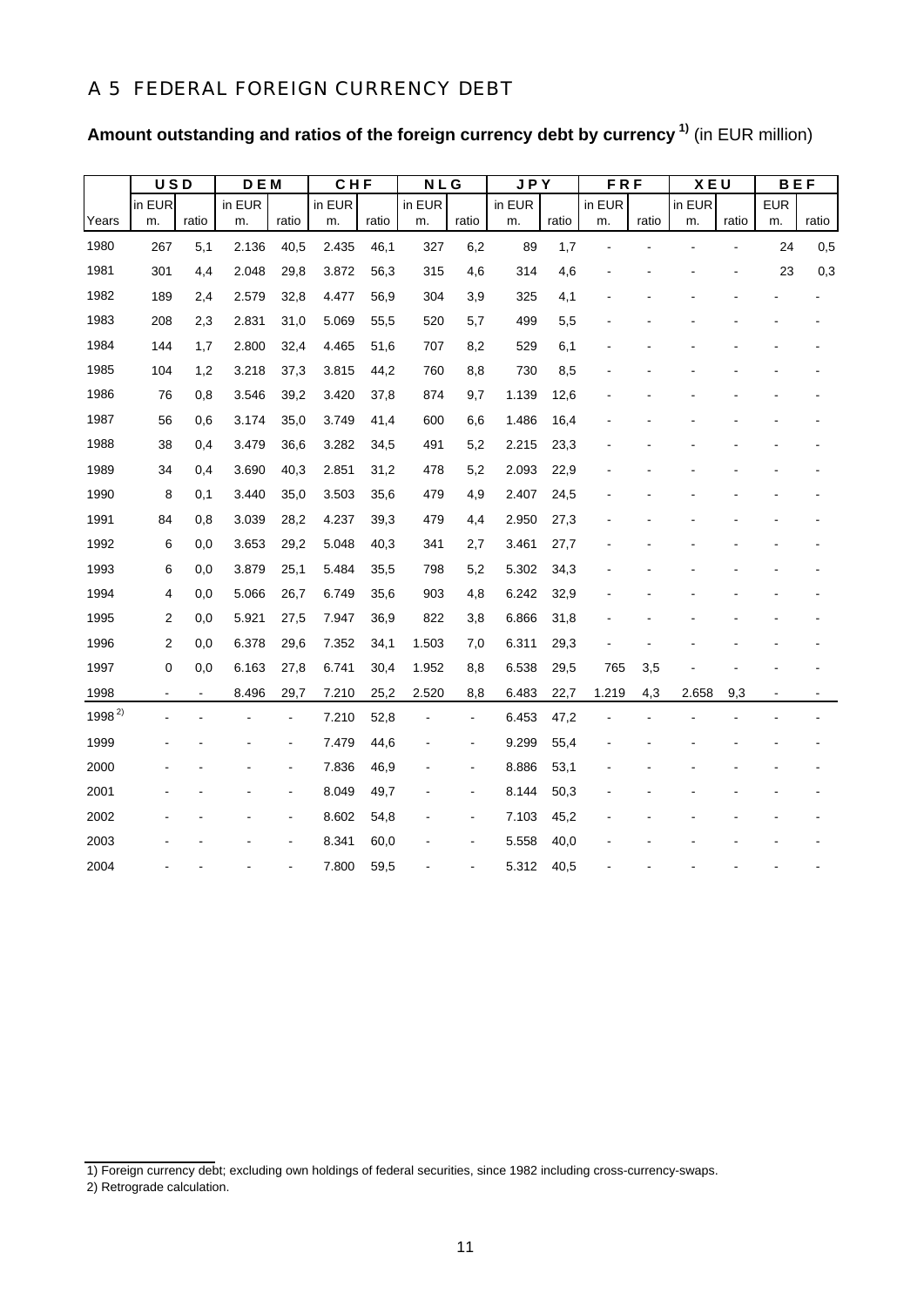# A 5 FEDERAL FOREIGN CURRENCY DEBT (cont.)

## **Level and development of the foreign currency debt (pre-swaps) by currency 1)**

(in million foreign currency)

|            | Level at the          |                 |                  |            |        | Level at the    |
|------------|-----------------------|-----------------|------------------|------------|--------|-----------------|
| 1995       | beginning of the year | cash-in $^{2)}$ | cash-out $^{2)}$ | net change |        | end of the year |
|            | in FC m.              | in FC m.        | in FC m.         | in FC m.   | in $%$ | in FC m.        |
| <b>USD</b> | 4.821,9               | 519,7           | 411,1            | 108.6      | 2,3    | 4.930,5         |
| <b>DEM</b> | 8.593,0               | 3.419.8         | 392.0            | 3.027,8    | 35,2   | 11.620,8        |
| <b>CHF</b> | 3.999,8               | 1.000,0         | 1.200,0          | $-200,0$   | $-5,0$ | 3.799,8         |
| <b>NLG</b> | 2.450,0               | 0,0             | 0,0              | 0,0        | 0,0    | 2.450,0         |
| <b>JPY</b> | 648.900,0             | 180.000,0       | 69.718,0         | 110.282,0  | 17,0   | 759.182,0       |
| <b>XEU</b> | 0,0                   | 400,0           | 0,0              | 400,0      |        | 400,0           |
| <b>GBP</b> | 335,0                 | 0,0             | 0,0              | 0,0        | 0,0    | 335,0           |
| CAD        | 550,0                 | 0,0             | 0,0              | 0,0        | 0,0    | 550,0           |
| ITL        | 560.000,0             | 300.000.0       | 0,0              | 300,000.0  | 53,6   | 860.000,0       |
| <b>FRF</b> | 1.649,4               | 0,0             | 0,0              | 0,0        | 0,0    | 1.649,4         |
| <b>ESP</b> | 15.000,0              | 0,0             | 0,0              | 0,0        | 0,0    | 15.000,0        |
| LUF        | 0,0                   | 5.000,0         | 0,0              | 5.000,0    |        | 5.000,0         |

|            | Level at the          |                 |                  |             |         | Level at the    |
|------------|-----------------------|-----------------|------------------|-------------|---------|-----------------|
| 1996       | beginning of the year | cash-in $^{2)}$ | cash-out $^{2)}$ | net change  |         | end of the year |
|            | in FC m.              | in FC m.        | in FC m.         | in FC m.    | in $%$  | in FC m.        |
| <b>USD</b> | 4.930,5               | 200,0           | 901,5            | $-701,5$    | $-14,2$ | 4.229,0         |
| <b>DEM</b> | 11.620,8              | 2.425.2         | 125.3            | 2.299.9     | 19,8    | 13.920,7        |
| <b>CHF</b> | 3.799,8               | 750,0           | 650,0            | 100.0       | 2,6     | 3.899,8         |
| <b>NLG</b> | 2.450.0               | 1.500.0         | 0,0              | 1.500.0     | 61,2    | 3.950,0         |
| <b>JPY</b> | 759.182,0             | 30.436,2        | 65.718,2         | $-35.282,0$ | $-4,6$  | 723.900,0       |
| <b>XEU</b> | 400,0                 | 0,0             | 0,0              | 0,0         | 0,0     | 400,0           |
| <b>GBP</b> | 335,0                 | 0,0             | 0,0              | 0,0         | 0,0     | 335,0           |
| CAD        | 550,0                 | 0,0             | 0,0              | 0,0         | 0,0     | 550,0           |
| ITL        | 860.000,0             | 0,0             | 0,0              | 0,0         | 0,0     | 860.000,0       |
| <b>FRF</b> | 1.649,4               | 0,0             | 0,0              | 0,0         | 0,0     | 1.649,4         |
| <b>ESP</b> | 15.000,0              | 0,0             | 0,0              | 0,0         | 0,0     | 15.000,0        |
| LUF        | 5.000,0               | 1.500,0         | 0,0              | 1.500,0     | 30,0    | 6.500,0         |

|            | Level at the          |                 |                  |              |                | Level at the    |
|------------|-----------------------|-----------------|------------------|--------------|----------------|-----------------|
| 1997       | beginning of the year | cash-in $^{2)}$ | cash-out $^{2)}$ | net change   |                | end of the year |
|            | in FC m.              | in FC m.        | in FC m.         | in FC m.     | in %           | in FC m.        |
| <b>USD</b> | 4.229,0               | 110,2           | 751,6            | $-641,4$     | $-15,2$        | 3.587,6         |
| <b>DEM</b> | 13.920,7              | 425,0           | 500,0            | $-75,0$      | $-0,5$         | 13.845,7        |
| <b>CHF</b> | 3.899,8               | 0,0             | 450,0            | $-450,0$     | $-11,5$        | 3.449,8         |
| <b>NLG</b> | 3.950,0               | 1.000,0         | 200,0            | 800,0        | 20,3           | 4.750,0         |
| <b>JPY</b> | 723.900,0             | 0,0             | 24.900,0         | $-24.900,0$  | $-3,4$         | 699.000,0       |
| <b>XEU</b> | 400,0                 | 0,0             | 0,0              | 0,0          | 0,0            | 400,0           |
| <b>GBP</b> | 335,0                 | 0,0             | 0,0              | 0,0          | 0,0            | 335,0           |
| CAD        | 550,0                 | 0,0             | 0,0              | 0,0          | 0,0            | 550,0           |
| ITL        | 860.000,0             | 0,0             | 400.000,0        | $-400.000,0$ | $-46,5$        | 460.000,0       |
| <b>FRF</b> | 1.649,4               | 5.000,0         | 0,0              | 5.000,0      | 303,1          | 6.649.4         |
| <b>ESP</b> | 15.000,0              | 0,0             | 15.000,0         | $-15.000,0$  | $-100,0$       | 0,0             |
| LUF        | 6.500,0               | 0,0             | 0,0              | 0,0          | 0,0            | 6.500,0         |
| <b>CZK</b> | 0,0                   | 3.000,0         | 0,0              | 3.000,0      | $\blacksquare$ | 3.000,0         |
| <b>ZAR</b> | 0,0                   | 150,0           | 0,0              | 150,0        |                | 150,0           |
| <b>PLN</b> | 0,0                   | 100,0           | 0,0              | 100,0        |                | 100,0           |

<sup>1)</sup> Including own holdings of federal securities.

2) Including conversions.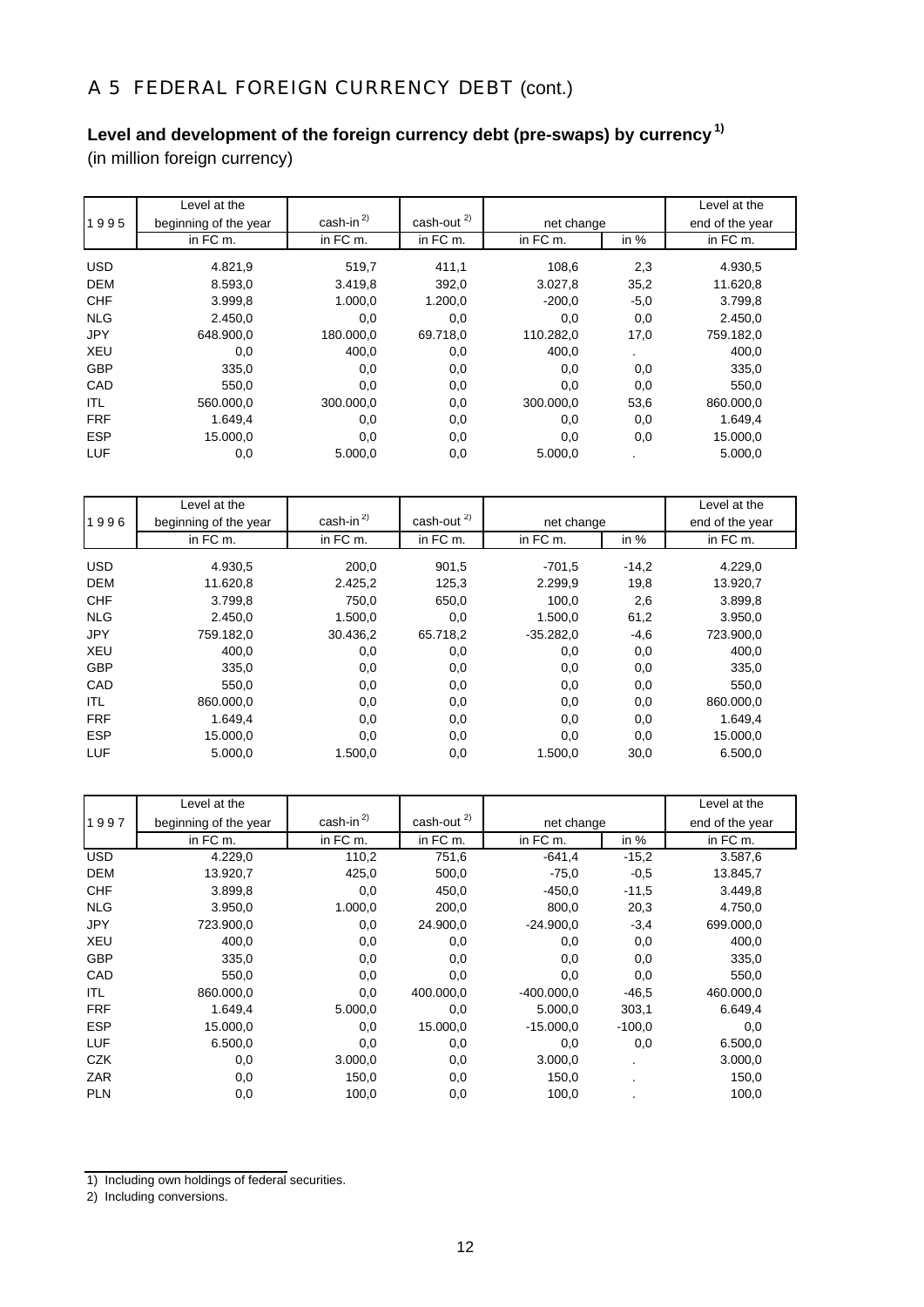# A 5 FEDERAL FOREIGN CURRENCY DEBT (cont.)

## **Level and development of the foreign currency debt (pre-swaps) by currency 1)**

(in million foreign currency)

|            | Level at the                        |              |                        |              |         | Level at the       |
|------------|-------------------------------------|--------------|------------------------|--------------|---------|--------------------|
| 1998       | beginning of the year <sup>2)</sup> | cash-in $3)$ | cash-out <sup>3)</sup> | net change   |         | end of the year 3) |
|            | in FC m.                            | in FC m.     | in FC m.               | in FC m.     | in $%$  | in FC m.           |
| <b>USD</b> | 3.587,6                             | 33,6         | 100,5                  | $-66.9$      | $-1,9$  | 3.520,7            |
| <b>DEM</b> | 13.845,7                            | 9.050,0      | 4.700,0                | 4.350,0      | 31,4    | 18.195,7           |
| <b>CHF</b> | 3.449,8                             | 1.300,0      | 0,0                    | 1.300,0      | 37,7    | 4.749,8            |
| <b>NLG</b> | 4.750,0                             | 1.500,0      | 250,0                  | 1.250,0      | 26,3    | 6.000,0            |
| <b>JPY</b> | 699.000,0                           | 0,0          | 50.000,0               | $-50.000,0$  | $-7,2$  | 649.000,0          |
| <b>XEU</b> | 400,0                               | 2.651,9      | 400,0                  | 2.251,9      | 563,0   | 2.651,9            |
| <b>GBP</b> | 335,0                               | 250,0        | 0,0                    | 250,0        | 74,6    | 585,0              |
| CAD        | 550,0                               | 0,0          | 0,0                    | 0,0          | 0,0     | 550,0              |
| ITL        | 460.000,0                           | 0,0          | 200.000.0              | $-200.000,0$ | $-43,5$ | 260.000,0          |
| <b>FRF</b> | 6.649,4                             | 3.000,0      | 0,0                    | 3.000,0      | 45,1    | 9.649,4            |
| <b>LUF</b> | 6.500,0                             | 0,0          | 0,0                    | 0,0          | 0,0     | 6.500,0            |
| CZK        | 3.000,0                             | 0,0          | 0,0                    | 0,0          | 0,0     | 3.000,0            |
| ZAR        | 150,0                               | 0,0          | 0,0                    | 0,0          | 0,0     | 150,0              |
| <b>PLN</b> | 100,0                               | 0,0          | 0,0                    | 0,0          | 0,0     | 100,0              |

|            | Level at the                        |             |                        |            |          | Level at the    |
|------------|-------------------------------------|-------------|------------------------|------------|----------|-----------------|
| 1999       | beginning of the year <sup>4)</sup> | cash-in $5$ | cash-out <sup>5)</sup> | net change |          | end of the year |
|            | in FC m.                            | in FC m.    | in FC m.               | in FC m.   | in $%$   | in FC m.        |
| <b>USD</b> | 3.520,8                             | 1.198,6     | 333,6                  | 865,0      | 24,6     | 4.385,8         |
| <b>CHF</b> | 4.750,0                             | 500,0       | 300,0                  | 200,0      | 4,2      | 4.950,0         |
| <b>JPY</b> | 649.000,0                           | 0,0         | 0,0                    | 0,0        | 0,0      | 649.000,0       |
| <b>GBP</b> | 585,0                               | 0,0         | 100,0                  | $-100,0$   | $-17,1$  | 485,0           |
| CAD        | 550,0                               | 0,0         | 0,0                    | 0,0        | 0,0      | 550,0           |
| <b>CZK</b> | 3.000,0                             | 0,0         | 1.500,0                | $-1.500,0$ | $-50,0$  | 1.500,0         |
| <b>ZAR</b> | 150,0                               | 0,0         | 150,0                  | $-150,0$   | $-100,0$ | 0,0             |
| <b>PLN</b> | 100,0                               | 0,0         | 100,0                  | $-100,0$   | $-100,0$ | 0,0             |

|            | Level at the             |             |                        |             |          | Level at the    |
|------------|--------------------------|-------------|------------------------|-------------|----------|-----------------|
| 2000       | beginning of the year 4) | cash-in $5$ | cash-out <sup>5)</sup> | net change  |          | end of the year |
|            | in FC m.                 | in FC m.    | in FC m.               | in FC m.    | in $%$   | in FC m.        |
| <b>USD</b> | 4.385,8                  | 747,9       | 1.049,0                | $-301,1$    | $-6,9$   | 4.084,7         |
| <b>CHF</b> | 4.950,0                  | 250,0       | 1.500,0                | $-1.250,0$  | $-25.3$  | 3.700,0         |
| <b>JPY</b> | 649.000,0                | $_{0,0}$    | 40.000,0               | $-40.000,0$ | $-6,2$   | 609.000,0       |
| <b>GBP</b> | 485,0                    | 0,0         | 0,0                    | 0,0         | 0,0      | 485,0           |
| CAD        | 550,0                    | 0,0         | 0,0                    | 0,0         | 0,0      | 550,0           |
| <b>CZK</b> | 1.500,0                  | 0,0         | 1.500,0                | $-1.500.0$  | $-100.0$ | 0,0             |

|            | Level at the             |                       |                        |              |         | Level at the    |
|------------|--------------------------|-----------------------|------------------------|--------------|---------|-----------------|
| 2001       | beginning of the year 4) | cash-in <sup>5)</sup> | cash-out <sup>5)</sup> | net change   |         | end of the year |
|            | in FC m.                 | in FC m.              | in FC m.               | in FC m.     | in $%$  | in FC m.        |
| <b>USD</b> | 4.084.7                  | 1.750,0               | 671,1                  | 1.078,9      | 26,4    | 5.163,6         |
| <b>CHF</b> | 3.700,0                  | 100,0                 | 300.0                  | $-200.0$     | $-5.4$  | 3.500,0         |
| <b>JPY</b> | 609.000,0                | 7.000,0               | 155.000,0              | $-148.000.0$ | $-24.3$ | 461.000,0       |
| <b>GBP</b> | 485,0                    | 0,0                   | 35,0                   | $-35.0$      | $-7,2$  | 450,0           |
| CAD        | 550,0                    | 0,0                   | 0,0                    | 0,0          | 0,0     | 550,0           |

<sup>1)</sup> Including own holdings of federal securities.

<sup>2)</sup> Excluding public entities debt (including public entities swaps).

<sup>3)</sup> Including conversions.

<sup>4)</sup> Brake of time series: Non euro-debt excluding public entities debt.

<sup>5)</sup> Including changes in receivables for public entities and conversions.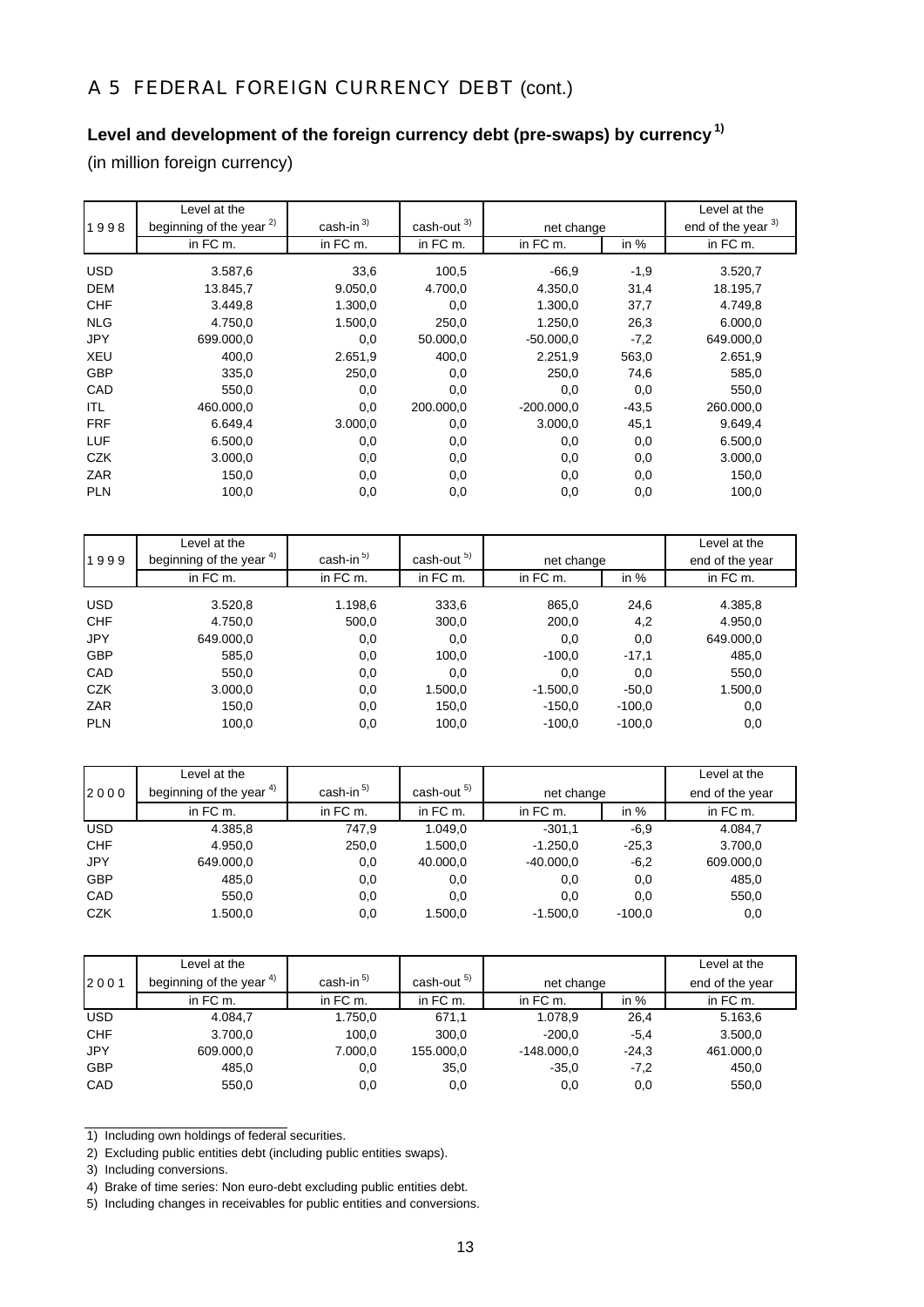# A 5 FEDERAL FOREIGN CURRENCY DEBT (cont.)

# **Level and development of the foreign currency debt (pre-swaps) by currency 1)**

(in million foreign currency)

|            | Level at the                        |              |                  |            |         | Level at the    |
|------------|-------------------------------------|--------------|------------------|------------|---------|-----------------|
| 2002       | beginning of the year <sup>2)</sup> | cash-in $3)$ | $\cosh$ -out $3$ | net change |         | end of the year |
|            | in FC m.                            | in FC m.     | in FC m.         | in FC m.   | in $%$  | in FC m.        |
| <b>USD</b> | 5.163,6                             | 2.377,1      | 1.350,0          | 1.027,1    | 19,9    | 6.190,7         |
| <b>CHF</b> | 3.500,0                             | 1.300,0      | 0,0              | 1.300,0    | 37,1    | 4.800,0         |
| <b>JPY</b> | 461.000,0                           | 18.000,0     | 0,0              | 18.000,0   | 3,9     | 479.000,0       |
| <b>GBP</b> | 450,0                               | 14,0         | 0,0              | 14.0       | 3,1     | 464,0           |
| CAD        | 550,0                               | 0,0          | 250,0            | $-250,0$   | $-45,5$ | 300,0           |
| ZAR        | 0,0                                 | 300,0        | 0,0              | 300,0      |         | 300,0           |
| <b>NOK</b> | 0,0                                 | 400,0        | 0,0              | 400,0      |         | 400,0           |

|            | Level at the                        | $\cosh$ -in $^{3)}$ | $\cosh$ -out $3$ |             |          | Level at the    |
|------------|-------------------------------------|---------------------|------------------|-------------|----------|-----------------|
| 2003       | beginning of the year <sup>2)</sup> |                     |                  | net change  |          | end of the year |
|            | in FC m.                            | in FC m.            | in FC m.         | in FC m.    | in $%$   | in FC m.        |
| <b>USD</b> | 6.190,7                             | 4.808,5             | 966,0            | 3.842,5     | 62,1     | 10.033,2        |
| <b>CHF</b> | 4.800,0                             | 0,0                 | 0,0              | 0,0         | 0,0      | 4.800,0         |
| <b>JPY</b> | 479.000,0                           | 16.000,0            | 113.700,0        | $-97.700,0$ | $-20,4$  | 381.300,0       |
| <b>GBP</b> | 464,0                               | 0,0                 | 14,0             | $-14.0$     | $-3,0$   | 450,0           |
| CAD        | 300,0                               | 0,0                 | 300.0            | $-300,0$    | $-100,0$ | 0,0             |
| ZAR        | 300,0                               | 0,0                 | 0,0              | 0,0         | 0,0      | 300,0           |
| <b>NOK</b> | 400,0                               | 0,0                 | 0,0              | 0,0         | 0,0      | 400,0           |
| <b>HUF</b> | 0,0                                 | 13.000,0            | 0,0              | 13.000.0    |          | 13.000.0        |

|            | Level at the                        |                         |               |             |                | Level at the    |
|------------|-------------------------------------|-------------------------|---------------|-------------|----------------|-----------------|
| 2004       | beginning of the year <sup>2)</sup> | $cash-in$ <sup>3)</sup> | cash-out $3)$ | net change  |                | end of the year |
|            | in FC m.                            | in FC m.                | in FC m.      | in FC m.    | in $%$         | in FC m.        |
| <b>USD</b> | 10.033,2                            | 4.273.1                 | 1.163,5       | 3.109,6     | 31,0           | 13.142,8        |
| <b>CHF</b> | 4.800.0                             | 400,0                   | 0,0           | 400.0       | 8,3            | 5.200,0         |
| <b>JPY</b> | 381.300,0                           | 0,0                     | 97.000,0      | $-97.000.0$ | $-25.4$        | 284.300,0       |
| <b>GBP</b> | 450,0                               | 100,6                   | 450,0         | $-349,4$    | $-77,6$        | 100,6           |
| CAD        | 0,0                                 | 400,0                   | 0,0           | 400,0       | $\blacksquare$ | 400,0           |
| <b>AUD</b> | 0,0                                 | 500,0                   | 0,0           | 500,0       |                | 500,0           |
| <b>ZAR</b> | 300,0                               | 400,0                   | 0,0           | 400,0       | 133,3          | 700,0           |
| <b>NOK</b> | 400,0                               | 0,0                     | 0,0           | 0,0         | 0,0            | 400,0           |
| <b>HUF</b> | 13.000,0                            | 21.000,0                | 0,0           | 21.000,0    | 161,5          | 34.000,0        |
| <b>SKK</b> | 0,0                                 | 500,0                   | 0,0           | 500.0       | $\cdot$        | 500,0           |
| <b>BRL</b> | 0,0                                 | 1.213.8                 | 0,0           | 1.213.8     |                | 1.213.8         |

- 1) Including own holdings of federal securities.
- 2) Brake of time series: Non euro-debt excluding public entities debt.
- 3) Including changes in receivables for public entities and conversions.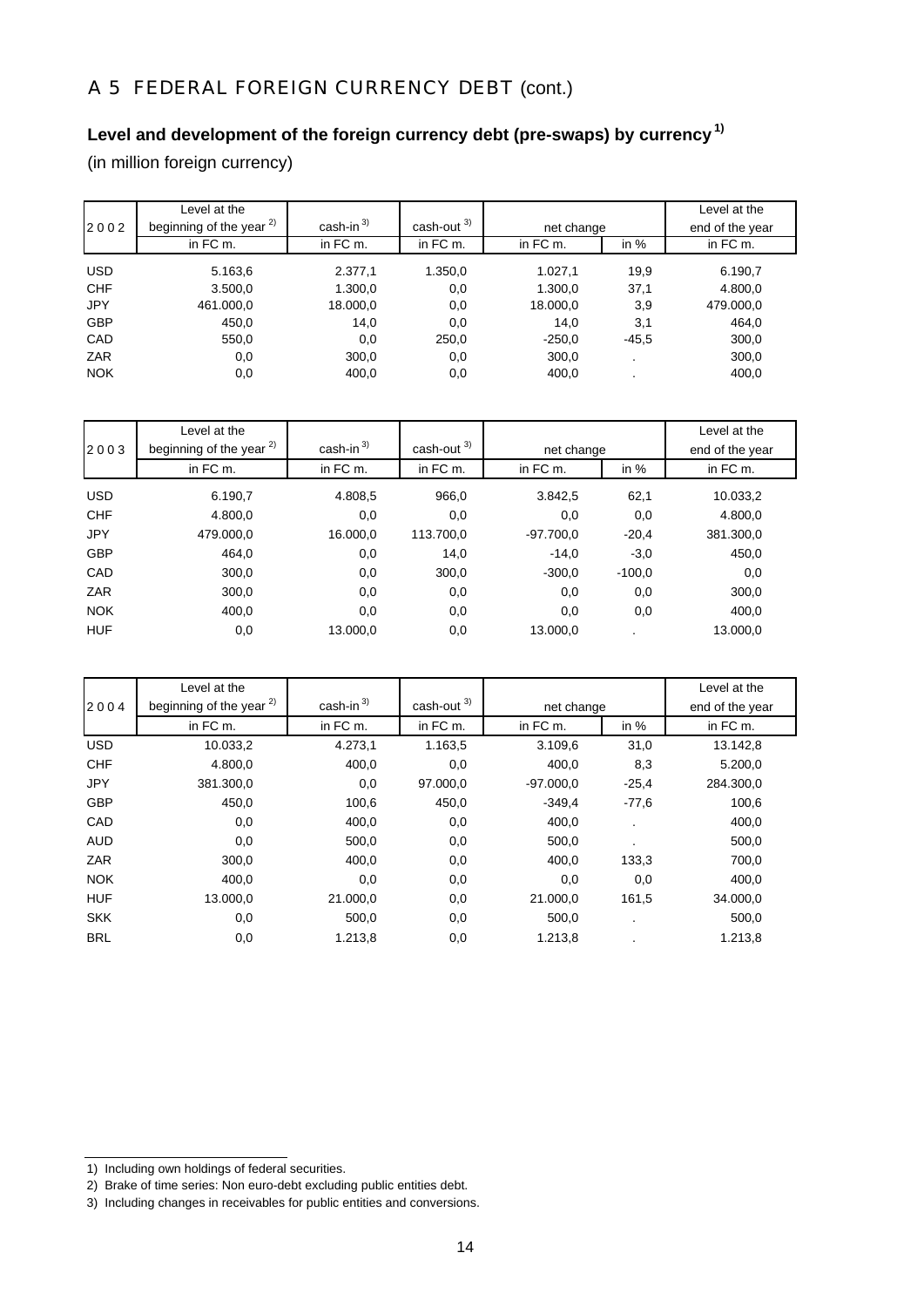# A 6 STRUCTURE OF THE FEDERAL DEBT AND THE CROSS CURRENCY SWAPS (CCS) 2004<sup>1)</sup>

|                                              |             | Level at the end of 2003 |             |          |             |             | net change  |             |             | Level at the end of 2004 |             |          |             |
|----------------------------------------------|-------------|--------------------------|-------------|----------|-------------|-------------|-------------|-------------|-------------|--------------------------|-------------|----------|-------------|
|                                              | Federal     | CCS                      | CCS         | CCS      | Federal     | Federal     | CCS         | Federal     | Federal     | <b>CCS</b>               | CCS         | CCS      | Federal     |
|                                              | debt        | pay-                     | receiv-     | net      | debt        | debt        | net         | debt        | debt        | pay-                     | receiv-     | net      | debt        |
| in EUR million                               | (excl. CCS) | ables                    | ables       | payables | (incl. CCS) | (excl. CCS) | payables    | (incl. CCS) | (excl. CCS) | ables                    | ables       | payables | (incl. CCS) |
| Euro debt                                    |             |                          |             |          |             |             |             |             |             |                          |             |          |             |
| <b>Bonds</b>                                 | 102.519     | 9.117                    | 6.916       | 2.201    | 104.720     | 5.813       | 2.360       | 8.173       | 108.332     | 11.416                   | 6.854       | 4.561    | 112.893     |
| Federal obligations                          | 1.490       | 151                      | 396         | $-245$   | 1.245       | $-2$        | 885         | 882         | 1.487       | 1.036                    | 396         | 640      | 2.127       |
| Treasury bills                               | 1.265       | $\mathbf 0$              | $\mathbf 0$ | 0        | 1.265       | 0           | 81          | 81          | 1.265       | 81                       | 0           | 81       | 1.346       |
| Securitized euro debt                        | 105.274     | 9.268                    | 7.312       | 1.956    | 107.229     | 5.810       | 3.326       | 9.136       | 111.084     | 12.532                   | 7.251       | 5.282    | 116.366     |
| Insurance company loans                      | 6.863       | 0                        | 0           | 0        | 6.863       | $-798$      | $\mathbf 0$ | $-798$      | 6.065       | 0                        | 0           | 0        | 6.065       |
| <b>Bank loans</b>                            | 6.802       | 0                        | 0           | 0        | 6.802       | 1.739       | $\Omega$    | 1.739       | 8.541       | $\Omega$                 | 0           | $\Omega$ | 8.541       |
| Other loans                                  | 1.127       | 0                        | 0           | 0        | 1.127       | $-350$      | 0           | $-350$      | 776         | 0                        | $\mathbf 0$ | 0        | 776         |
| Non-securitized euro debt                    | 14.792      | 0                        | $\mathbf 0$ | 0        | 14.792      | 590         | $\bf{0}$    | 590         | 15.382      | 0                        | $\mathbf 0$ | $\bf{0}$ | 15.382      |
| Euro debt                                    | 120.065     | 9.268                    | 7.312       | 1.956    | 122.021     | 6.401       | 3.326       | 9.727       | 126.466     | 12.532                   | 7.251       | 5.282    | 131.748     |
| $FC - d e b t^{2}$                           |             |                          |             |          |             |             |             |             |             |                          |             |          |             |
| <b>Bonds</b>                                 | 13.389      | 8.764                    | 9.709       | $-944$   | 12.444      | 1.117       | $-1.624$    | $-507$      | 14.505      | 7.904                    | 10.472      | $-2.568$ | 11.937      |
| Private placements                           | 461         | 382                      | 128         | 253      | 715         | 812         | $-824$      | $-12$       | 1.273       | 380                      | 951         | $-570$   | 703         |
| Treasury bills                               | $\mathbf 0$ | $\mathbf 0$              | $\mathbf 0$ | 0        | $\mathbf 0$ | 73          | $-73$       | 0           | 73          | $\mathbf 0$              | 73          | $-73$    | 0           |
| <b>Securitized FC debt</b>                   | 13.850      | 9.146                    | 9.837       | $-691$   | 13.159      | 2.002       | $-2.521$    | $-519$      | 15.852      | 8.284                    | 11.496      | $-3.212$ | 12.640      |
| Loans                                        | 770         | $\pmb{0}$                | $\pmb{0}$   | 0        | 770         | $-269$      | $\mathbf 0$ | $-269$      | 501         | $\pmb{0}$                | $\mathbf 0$ | 0        | 501         |
| Foreign currency debt                        | 14.620      | 9.146                    | 9.837       | $-691$   | 13.929      | 1.733       | $-2.521$    | $-788$      | 16.353      | 8.284                    | 11.496      | $-3.212$ | 13.141      |
| <b>Federal debt</b>                          | 134.685     | 18.414                   | 17.149      | 1.265    | 135.951     | 8.133       | 805         | 8.938       | 142.819     | 20.816                   | 18.746      | 2.070    | 144.889     |
| less own holdings                            |             |                          |             |          | 9.073       |             |             | 266         |             |                          |             |          | 9.338       |
| adjusted euro debt 3)                        |             |                          |             |          | 112.979     |             |             | 9.460       |             |                          |             |          | 122.439     |
| adjusted foreign currency debt <sup>3)</sup> |             |                          |             |          | 13.899      |             |             | $-787$      |             |                          |             |          | 13.112      |
| <b>Adjusted federal debt</b>                 |             |                          |             |          | 126.878     |             |             | 8.673       |             |                          |             |          | 135.550     |

1) Excluding public entities debt at nominal value.

2) Foreign currency debt.

3) The development of the adjusted debt can be found at the website of the Austrian Federal Financing Agency (http://www.oebfa.co.at).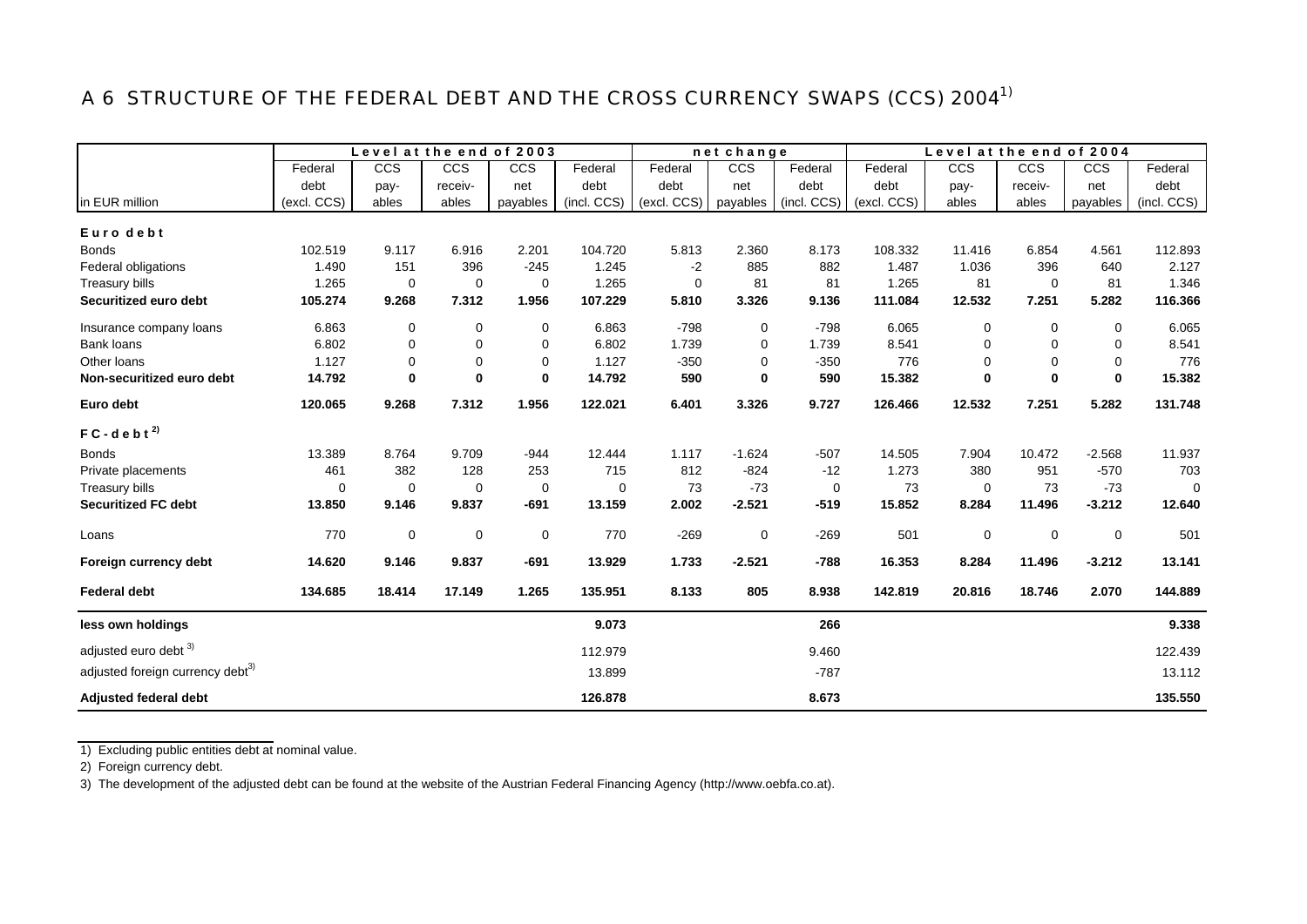# A 7 LONG-TERM LIABILITIES<sup>1)</sup> OF STATE-OWNED COMPANIES

| in EUR billion                                     | 1998           | 1999           | 2000                     | 2001           | 2002                     | 2003                     | $2004^{2}$               |
|----------------------------------------------------|----------------|----------------|--------------------------|----------------|--------------------------|--------------------------|--------------------------|
| Federal companies <sup>3)</sup>                    |                |                |                          |                |                          |                          |                          |
| Alpenstraßen AG                                    | $\blacksquare$ | $\frac{1}{2}$  | $\overline{\phantom{a}}$ | ۰              | $\overline{\phantom{a}}$ | $\overline{\phantom{a}}$ | $\overline{\phantom{a}}$ |
| <b>ASFINAG</b>                                     | 5,6            | 6,1            | 6,3                      | 6,9            | 7,3                      | 8,0                      | 8,6                      |
| AUSTRO CONTROL                                     |                | 0,1            | 0,1                      | 0,1            | 0,1                      | 0,0                      | 0,0                      |
| <b>BIG</b>                                         | 1,2            | 1,2            | 1,2                      | 2,1            | 2,4                      | 3,4                      | 3,4                      |
| <b>MUQUA</b>                                       | $\blacksquare$ | $\blacksquare$ | $\blacksquare$           | 0,1            | 0,1                      | 0,1                      | 0,1                      |
| ÖBB                                                | 3,6            | 4,0            | 4,3                      | 4,5            | 4,8                      | 4,7                      | 2,0                      |
| thereof ÖBB-Infrastructure                         | 2,9            | 3,4            | 3,8                      | 3,9            | 3,9                      | 3,4                      | 1,0                      |
| ÖIAG                                               | 3,3            | 3,4            | 2,9                      | 2,0            | 1,4                      | 1,3                      | 1,2                      |
| ÖSAG                                               |                | $\blacksquare$ | $\blacksquare$           |                |                          |                          |                          |
| <b>PTBG</b>                                        | 3,1            | 2,5            | $\blacksquare$           | $\blacksquare$ |                          | $\overline{\phantom{0}}$ |                          |
| <b>SCHIG</b>                                       | 2,1            | 2,3            | 3,3                      | 3,9            | 4,7                      | 5,1                      | 3,1                      |
| <b>Total</b>                                       | 18,9           | 19,5           | 18,0                     | 19,5           | 20,7                     | 22,5                     | 18,4                     |
| thereof federal financing <sup>4)</sup>            | 2,2            | 5,4            | 7,8                      | 9,2            | 11,7                     | 10,9                     | 4,9                      |
| Regional hospital services companies <sup>5)</sup> |                |                |                          |                |                          |                          |                          |
| <b>KABEG</b>                                       | 0,1            | 0,1            | 0,1                      | 0,2            | 0,2                      | 0,3                      | 0,4                      |
| <b>KAGes</b>                                       | 0,0            | 0,0            | 0,0                      | 0,2            | 0,1                      | 0,2                      | 0,2                      |
| <b>KRAGES</b>                                      | 0,0            | 0,0            | 0,0                      | 0,0            | 0,0                      | 0,0                      | 0,0                      |
| <b>LKS Holding</b>                                 |                | $\blacksquare$ | $\blacksquare$           | 0,0            | 0,0                      |                          | $\mathbf{r}$             |
| <b>TILAK</b>                                       |                |                |                          |                | 0,0                      | 0,1                      | 0,1                      |
| <b>Total</b>                                       | 0,1            | 0,1            | 0,1                      | 0,4            | 0,4                      | 0,6                      | 0,6                      |
| thereof regional financing <sup>6)</sup>           |                |                | $\blacksquare$           | 0,2            | 0,1                      | 0,2                      | 0,2                      |
| Local market companies <sup>7)</sup>               |                |                |                          |                |                          |                          |                          |
| Local associations                                 | 1,5            | 1,7            | 2,0                      | 2,3            | 2,2                      | 2,2                      |                          |
| Local infrastructure companies excluding Vienna    | 2,9            | 3,3            | 3,7                      | 4,6            | 5,5                      | 5,9                      |                          |
| Vienna infrastructure companies                    | 1,4            | 1,4            | 0,2                      | 0,2            | 0,2                      | 0,2                      |                          |
| Wiener Wohnen (Viennese Housing)                   | 2,5            | 2,5            | 2,3                      | 2,2            | 2,1                      | 2,0                      | 2,0                      |
| Total                                              | 8,3            | 8,9            | 8,2                      | 9,3            | 10,1                     | 10,3                     |                          |
| <b>Total</b>                                       | 27,3           | 28,6           | 26,3                     | 29,2           | 31,2                     | 33,4                     |                          |

**Abkürzungen:** 

| Public sector road construction Plc.                                                            |
|-------------------------------------------------------------------------------------------------|
| AUSTRO CONTROL Austrian civil aviation Ltd.                                                     |
| <b>Federal Real Estate Association</b>                                                          |
| Carinthian Hospital Services Association                                                        |
| Styrian Hospital Services Ltd.                                                                  |
| Burgenland Hospital Services Ltd.                                                               |
| MuseumsQuartier Errichtungs- und BetriebsgmbH                                                   |
| <b>Austrian Federal Railways</b>                                                                |
| Austrian State Holding company                                                                  |
| Motorway Plc.                                                                                   |
| Post- and Telekombeteiligungsverwaltungsgesellschaft                                            |
| Salzburg Holding of the regional clinics (Gemeinnützige Salzburger Landeskliniken BetriebsgmbH) |
| Austrian Rail Infrastructure Financing Company                                                  |
| Tyrolean Regional Hospital Services Company                                                     |
|                                                                                                 |

 institutions) as well as capital market financing of central, regional and local authorities on behalf of off-budget entities. 1) Capital market financing with a one-year-maturity period (bonds, loan payables including assignments of claim for financial

2) Preliminary data.

3) Independent entities, which are assigned to the company sector according to ESA 1995.

4) Capital market financing on behalf of the Federation (especially federal bonds) to third parties, in the form of loans which are passed on to companies. The burden of debt remains on these companies. Third-party-financing by the Federation is possible according to the BHG since 1998 (§ 65c BHG i. d. j. F.).

5) Associations without liabilities against intermediaries or captial market financed regional loans are not included.

6) Capital market financing on behalf of the regional authorities to third parties, in the form of loans which are passed on to companies.

7) Companies of the local authorities with market-determined activities. Including infrastructure companies as well as municipal services (water supply, sewage disposal, residential industry) and local authorities associations (especially water supply, environment, health). Source: Companies balance data and Statistics Austria.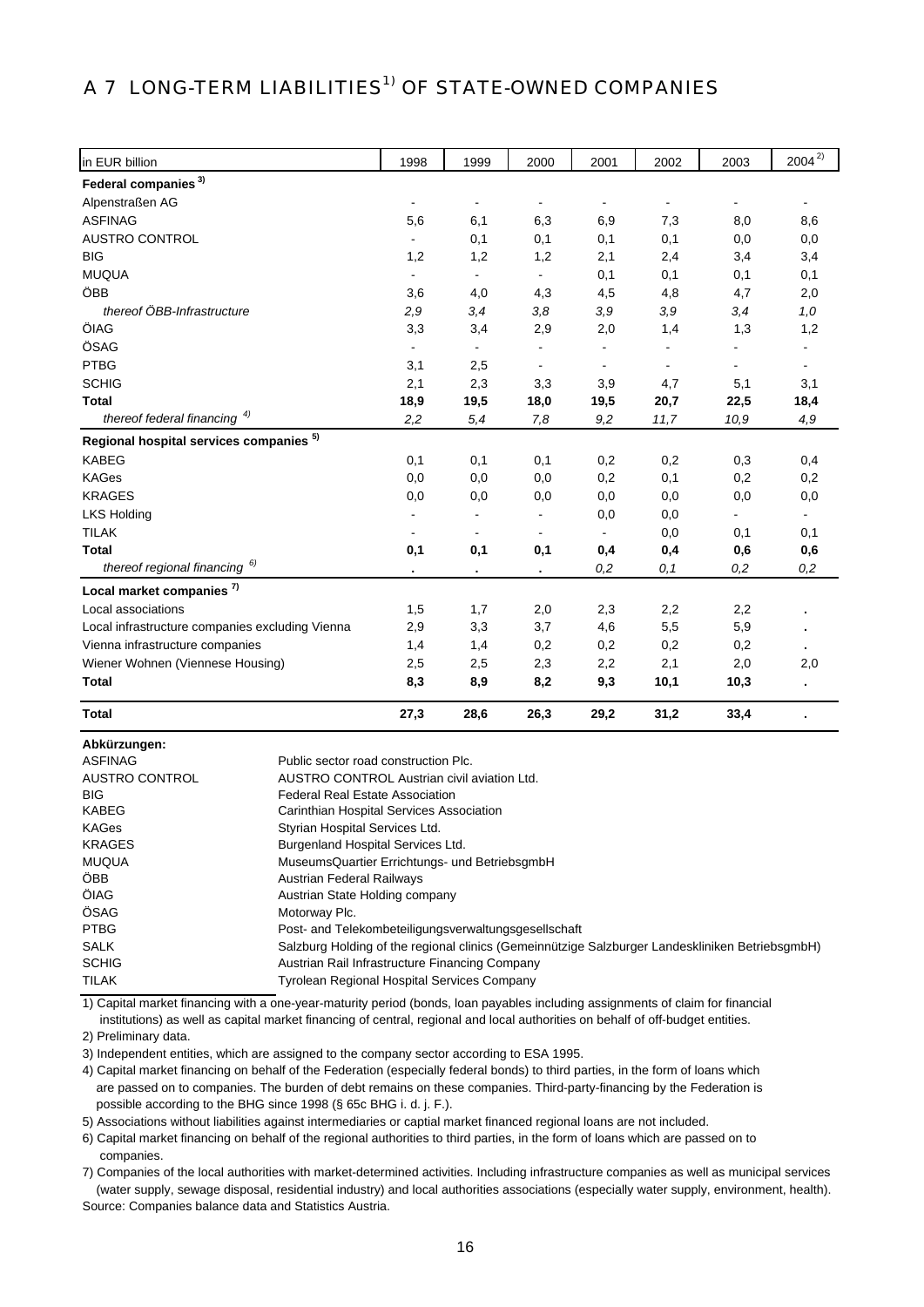## A 8 STATE GOVERNMENT GROSS DEBT <sup>1)</sup>

### **Debt level** (in EUR million)

|                          | 1994    | 1995    | 1996    | 1997    | 1998    | 1999    | 2000    | 2001    | 2002    | 2003    |
|--------------------------|---------|---------|---------|---------|---------|---------|---------|---------|---------|---------|
| Burgenland <sup>2)</sup> | 92.9    | 167,1   | 165.3   | 163,3   | 212,0   | 210,0   | 208.1   | 207,8   | 207.8   | 207.7   |
| Carinthia                | 585,9   | 733,1   | 852,7   | 900,9   | 956,7   | 1.007,5 | 1.050,9 | 356,0   | 405,5   | 521,4   |
| Lower Austria            | 860,5   | 1.161,6 | 1.303,9 | 1.200,9 | 1.112,9 | 986.7   | 931,5   | 885,1   | 950,4   | 1.030,8 |
| Upper Austria            | 662,6   | 828,6   | 719,6   | 572,5   | 555,7   | 545,9   | 447,3   | 370,4   | ۰       |         |
| Salzburg                 | 302,2   | 343,5   | 408,4   | 462,7   | 436,6   | 385,9   | 383,3   | 365,6   | 347,2   | 339,1   |
| Styria <sup>2)</sup>     | 957,9   | 1.119.7 | 1.036,3 | 852.1   | 756.5   | 875,5   | 1.045.2 | 1.005.3 | 652,8   | 367,3   |
| Tyrol                    | 115.6   | 154.5   | 118,5   | 167.8   | 180.6   | 194.4   | 186.3   | 157.0   | 102.3   | 79,4    |
| Vorarlberg               | 77,3    | 81,5    | 90,2    | 92,2    | 92,8    | 88,4    | 86,7    | 83,6    | 81,7    | 77,4    |
| Vienna <sup>3)</sup>     | 3.288,5 | 4.090,4 | 3.943,0 | 4.015,7 | 3.793,6 | 3.581,3 | 2.044,2 | 2.083,9 | 2.104.4 | 1.566,6 |
| Total                    | 6.943.4 | 8.680.1 | 8.637,8 | 8.428,2 | 8.097,4 | 7.875,6 | 6.383,5 | 5.514,6 | 4.852.1 | 4.189,8 |

### **Debt ratios** (in %)

|                          | 1994  | 1995  | 1996  | 1997  | 1998  | 1999  | 2000  | 2001  | 2002  | 2003  |
|--------------------------|-------|-------|-------|-------|-------|-------|-------|-------|-------|-------|
| Burgenland <sup>2)</sup> | 1,3   | 1,9   | 1,9   | 1,9   | 2,6   | 2,7   | 3,3   | 3,8   | 4,3   | 5,0   |
| Carinthia                | 8,4   | 8,4   | 9,9   | 10,7  | 11,8  | 12,8  | 16,5  | 6,5   | 8,4   | 12,4  |
| Lower Austria            | 12,4  | 13,4  | 15,1  | 14,2  | 13,7  | 12,5  | 14,6  | 16,0  | 19,6  | 24,6  |
| <b>Upper Austria</b>     | 9,5   | 9,5   | 8,3   | 6,8   | 6,9   | 6,9   | 7,0   | 6,7   |       |       |
| Salzburg                 | 4,4   | 4,0   | 4,7   | 5,5   | 5,4   | 4,9   | 6,0   | 6,6   | 7,2   | 8,1   |
| Styria <sup>2)</sup>     | 13,8  | 12,9  | 12,0  | 10,1  | 9,3   | 11,1  | 16.4  | 18,2  | 13,5  | 8,8   |
| Tyrol                    | 1,7   | 1,8   | 1,4   | 2,0   | 2,2   | 2,5   | 2,9   | 2,8   | 2,1   | 1,9   |
| Vorarlberg               | 1,1   | 0,9   | 1,0   | 1,1   | 1,1   | 1,1   | 1,4   | 1,5   | 1,7   | 1,8   |
| Vienna $3$               | 47,4  | 47,1  | 45,6  | 47,6  | 46,8  | 45,5  | 32,0  | 37,8  | 43,4  | 37,4  |
| <b>Total</b>             | 100,0 | 100,0 | 100,0 | 100,0 | 100,0 | 100,0 | 100,0 | 100,0 | 100,0 | 100,0 |

### **Annual change of the state debt** (in EUR million)

|                          | 1994    | 1995    | 1996     | 1997     | 1998     | 1999     | 2000       | 2001     | 2002     | 2003     |
|--------------------------|---------|---------|----------|----------|----------|----------|------------|----------|----------|----------|
| Burgenland <sup>2)</sup> | $-7,5$  | 74,2    | $-1,9$   | $-2,0$   | 48,7     | $-2,0$   | $-1,9$     | $-0.3$   | 0,0      | 0,0      |
| Carinthia                | 104,9   | 147,2   | 119,5    | 48,2     | 55,8     | 50,8     | 43,4       | $-694.9$ | 49,4     | 116,0    |
| Lower Austria            | $-14,8$ | 301,1   | 142,3    | $-103,0$ | $-88.0$  | $-126,2$ | $-55.2$    | $-46.4$  | 65,3     | 80,4     |
| Upper Austria            | 115,3   | 166,1   | $-109.0$ | $-147,1$ | $-16,8$  | $-9,8$   | $-98,6$    | $-77,0$  | ٠.       |          |
| Salzburg                 | 9,3     | 41,3    | 64,9     | 54,4     | $-26,2$  | $-50,7$  | $-2,6$     | $-17,6$  | $-18.4$  | $-8,1$   |
| Styria <sup>2)</sup>     | 61,7    | 161,8   | $-83,4$  | $-184.2$ | $-95,6$  | 118.9    | 169.7      | $-39.9$  | $-352.5$ | $-285.5$ |
| Tyrol                    | 16,7    | 38,9    | $-36,0$  | 49,3     | 12,8     | 13,9     | -8,1       | $-29,4$  | $-54.7$  | $-22.9$  |
| Vorarlberg               | 0,1     | 4,2     | 8,7      | 2,1      | 0,6      | $-4,4$   | $-1,8$     | $-3,1$   | $-1,9$   | $-4,3$   |
| Vienna $3)$              | 527,7   | 801,9   | $-147,4$ | 72,7     | $-222.1$ | $-212.3$ | $-1.537,1$ | 39,7     | 20,6     | $-537.9$ |
| Total                    | 813,4   | 1.736,7 | $-42,2$  | $-209.7$ | $-330.8$ | $-221.8$ | $-1.492.1$ | $-868.9$ | $-292.1$ | $-662.3$ |

### **Annual percentage change of the state debt** (in %)

|                          | 1994   | 1995 | 1996    | 1997    | 1998    | 1999    | 2000    | 2001    | 2002    | 2003    |
|--------------------------|--------|------|---------|---------|---------|---------|---------|---------|---------|---------|
| Burgenland <sup>2)</sup> | $-7,5$ | 79,9 | $-1,1$  | $-1,2$  | 29,9    | $-1,0$  | $-0.9$  | $-0,2$  | 0,0     | 0,0     |
| Carinthia                | 21,8   | 25,1 | 16,3    | 5,7     | 6,2     | 5,3     | 4,3     | $-66,1$ | 13,9    | 28,6    |
| Lower Austria            | $-1,7$ | 35,0 | 12,3    | -7.9    | $-7,3$  | $-11.3$ | $-5,6$  | $-5,0$  | 7,4     | 8,5     |
| Upper Austria            | 21,1   | 25,1 | $-13.2$ | $-20,4$ | $-2,9$  | $-1,8$  | $-18,1$ | $-17,2$ |         |         |
| Salzburg                 | 3,2    | 13,7 | 18,9    | 13,3    | $-5,7$  | $-11,6$ | $-0,7$  | $-4,6$  | $-5,0$  | $-2,3$  |
| Styria <sup>2)</sup>     | 6,9    | 16,9 | $-7,4$  | $-17.8$ | $-11,2$ | 15,7    | 19,4    | $-3,8$  | $-35,1$ | $-43,7$ |
| Tyrol                    | 16,9   | 33,7 | $-23.3$ | 41,6    | 7,6     | 7,7     | $-4,2$  | $-15,8$ | $-34,8$ | $-22,4$ |
| Vorarlberg               | 0,2    | 5,4  | 10,6    | 2,3     | 0,6     | $-4,7$  | $-2,0$  | $-3,6$  | $-2,3$  | $-5,2$  |
| Vienna $3)$              | 19,1   | 24,4 | $-3,6$  | 1,8     | $-5,5$  | $-5.6$  | $-42.9$ | 1,9     | 1,0     | $-25,6$ |
| <b>Total</b>             | 13,3   | 25,0 | $-0,5$  | $-2,4$  | $-3,9$  | $-2,7$  | $-18,9$ | $-13,6$ | $-5,3$  | $-13,6$ |

1) Excluding internal bonds. The debt of the regional authorities in the form of internal bonds amounted: end of 2001: 2.541,8 mio EUR, end of 2002: 2.376,6 Mio EUR and end of 2003: 2.589,7 Mio EUR.

<sup>2)</sup> Excluding third-party-debt servicing.

<sup>3)</sup> Since 2000 "Wiener Wohnen" is not included due to the spin-off.

Source: Statistics Austria - Gebarungen und Sektor Staat; current years.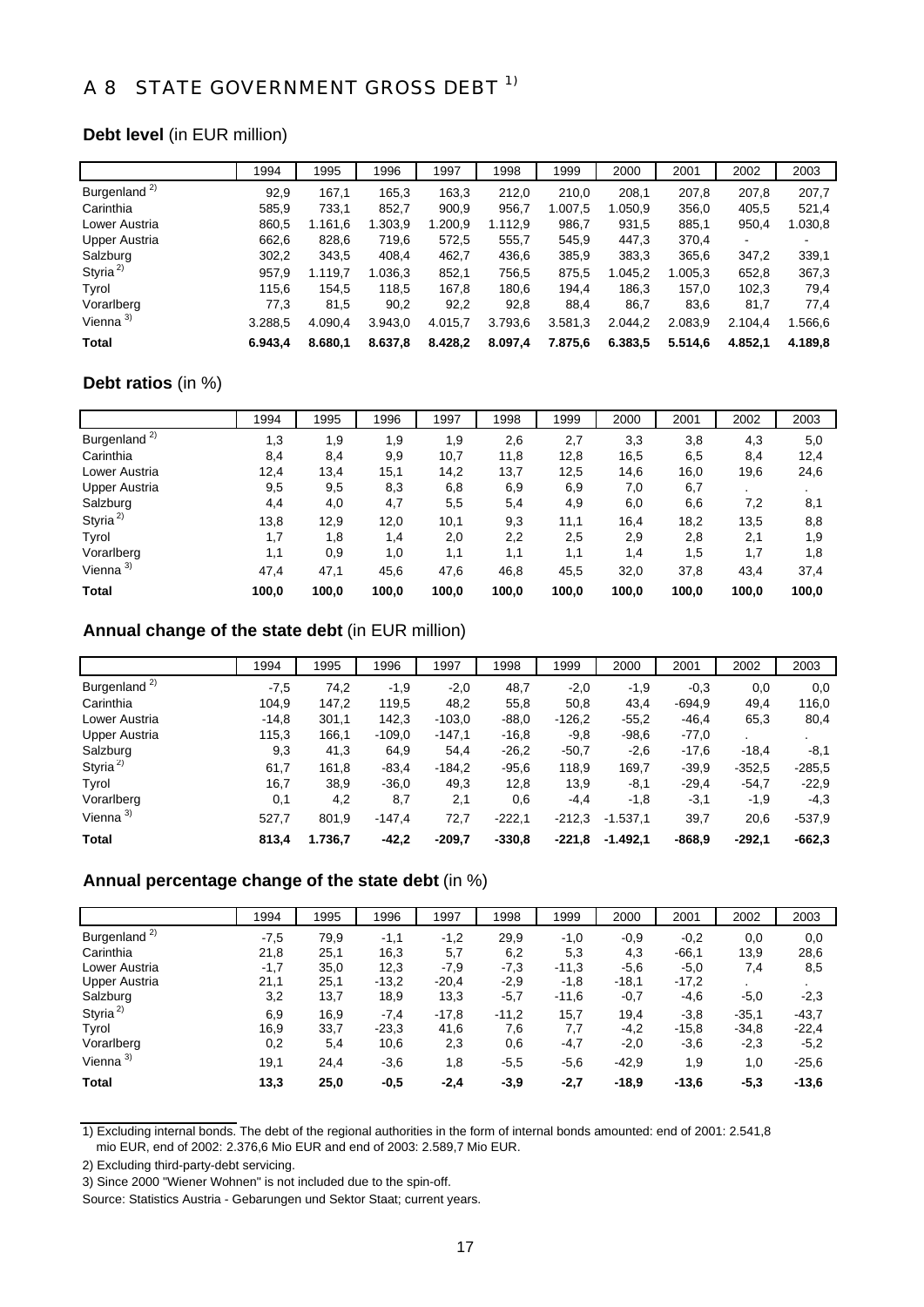### A 9 LOCAL GOVERNMENT GROSS DEBT

### **Local debt** (in EUR million)

|                           | 1994     | 1995     | 1996     | 1997     | 1998     | 1999     | 2000     | 2001     | 2002     | 2003     |
|---------------------------|----------|----------|----------|----------|----------|----------|----------|----------|----------|----------|
| <b>Burgenland</b>         | 296,5    | 333.9    | 366,3    | 398.3    | 405.8    | 399.7    | 402.6    | 392.4    | 393.0    | 383,2    |
| Carinthia                 | 454.0    | 488.7    | 524,2    | 545.5    | 561.5    | 573.2    | 588.9    | 584.2    | 602.4    | 636,2    |
| Lower Austria             | 2.024.5  | 2.218.7  | 2.410.1  | 2.524.7  | 2.695.5  | 2.836.7  | 2.963.1  | 3.183.2  | 3.148.0  | 3.257.9  |
| Upper Austria             | 1.280.0  | 1.447.2  | 1.535,9  | 1.577,8  | 1.648.9  | 1.762.6  | 1.852.5  | 1.929.7  | 1.994.0  | 2.062,4  |
| Salzburg                  | 700.5    | 709.8    | 706.9    | 692,6    | 705.7    | 708.8    | 728.8    | 746.3    | 753.5    | 746,6    |
| Styria                    | 1.253,1  | 1.404.3  | 1.479,8  | .558.0   | 1.617.4  | 1.692.4  | 1.755.6  | 1.769.9  | 1.875.0  | 1.906,2  |
| Tyrol                     | 641.8    | 691.0    | 712.1    | 732.2    | 677.8    | 721.6    | 738.4    | 742.5    | 737.5    | 752.3    |
| Vorarlberg                | 378.4    | 418,8    | 446.0    | 461,4    | 487.3    | 526.4    | 564.6    | 591.6    | 593.6    | 601,9    |
| <b>Total excl. Vienna</b> | 7.028,8  | 7.712,5  | 8.181,2  | 8.490,4  | 8.799,9  | 9.221,5  | 9.594,4  | 9.939.7  | 10.097.0 | 10.346.7 |
| Vienna $1$                | 3.288.5  | 4.090.4  | 3.943.0  | 4.015.7  | 3.793,6  | 3.581.3  | 2.044.2  | 2.083.9  | 2.104.4  | 1.566.6  |
| Total                     | 10.317.2 | 11.802.9 | 12.124.2 | 12.506,1 | 12.593,5 | 12.802.8 | 11.638.7 | 12.023.6 | 12.201.5 | 11.913.3 |

### **Local debt ratios** (in %)

|                      | 1994  | 1995  | 1996  | 1997  | 1998  | 1999  | 2000  | 2001  | 2002  | 2003  |
|----------------------|-------|-------|-------|-------|-------|-------|-------|-------|-------|-------|
| Burgenland           | 2,9   | 2,8   | 3,0   | 3,2   | 3,2   | 3,1   | 3,5   | 3,3   | 3,2   | 3,2   |
| Carinthia            | 4,4   | 4,1   | 4,3   | 4,4   | 4,5   | 4,5   | 5,1   | 4,9   | 4,9   | 5,3   |
| Lower Austria        | 19,6  | 18,8  | 19,9  | 20,2  | 21,4  | 22,2  | 25,5  | 26,5  | 25,8  | 27,3  |
| Upper Austria        | 12,4  | 12,3  | 12,7  | 12,6  | 13,1  | 13,8  | 15,9  | 16,0  | 16,3  | 17,3  |
| Salzburg             | 6,8   | 6,0   | 5,8   | 5,5   | 5,6   | 5,5   | 6,3   | 6,2   | 6,2   | 6,3   |
| Styria               | 12,1  | 11,9  | 12,2  | 12,5  | 12,8  | 13,2  | 15,1  | 14,7  | 15,4  | 16,0  |
| Tyrol                | 6,2   | 5,9   | 5,9   | 5,9   | 5,4   | 5,6   | 6,3   | 6,2   | 6,0   | 6,3   |
| Vorarlberg           | 3,7   | 3,5   | 3,7   | 3,7   | 3,9   | 4,1   | 4,9   | 4,9   | 4,9   | 5,1   |
| Total excl. Vienna   | 68,1  | 65,3  | 67,5  | 67,9  | 69,9  | 72,0  | 82,4  | 82,7  | 82,8  | 86,9  |
| Vienna <sup>1)</sup> | 31,9  | 34,7  | 32,5  | 32,1  | 30,1  | 28,0  | 17,6  | 17,3  | 17,2  | 13,1  |
| Total                | 100.0 | 100.0 | 100,0 | 100,0 | 100,0 | 100,0 | 100,0 | 100,0 | 100,0 | 100,0 |

### **Annual change of the local debt** (in EUR million)

|                           | 1994    | 1995    | 1996     | 1997    | 1998     | 1999     | 2000       | 2001    | 2002    | 2003     |
|---------------------------|---------|---------|----------|---------|----------|----------|------------|---------|---------|----------|
| <b>Burgenland</b>         | 20,3    | 37,4    | 32,4     | 32,0    | 7,6      | $-6,2$   | 3,0        | $-10,3$ | 0,7     | $-9.8$   |
| Carinthia                 | 31,1    | 34,7    | 35,6     | 21,2    | 16,0     | 11,8     | 15,6       | $-4,7$  | 18,2    | 33,8     |
| Lower Austria             | 161,4   | 194.2   | 191,3    | 114.7   | 170,8    | 141.2    | 126,4      | 220,1   | $-35,3$ | 109.9    |
| Upper Austria             | 155,4   | 167,2   | 88,7     | 41,9    | 71,2     | 113,7    | 89,8       | 77,2    | 64,3    | 68,4     |
| Salzburg                  | 33,9    | 9,3     | $-2,9$   | $-14,3$ | 13,1     | 3,1      | 20,0       | 17,5    | 7,2     | $-6,9$   |
| Styria                    | 83,6    | 151,3   | 75,5     | 78,2    | 59,4     | 75,0     | 63.2       | 14,3    | 105.1   | 31,2     |
| Tyrol                     | 24,4    | 49,2    | 21,1     | 20,1    | $-54.4$  | 43,8     | 16,8       | 4,1     | $-5.0$  | 14,8     |
| Vorarlberg                | 48,1    | 40,4    | 27,1     | 15,4    | 25,9     | 39,1     | 38,1       | 27,1    | 2,0     | 8,3      |
| <b>Total excl. Vienna</b> | 558,1   | 683,7   | 468,7    | 309,1   | 309,6    | 421,6    | 372,9      | 345,3   | 157,3   | 249,7    |
| Vienna $1$                | 527,7   | 801,9   | $-147,4$ | 72,7    | $-222.1$ | $-212.3$ | $-1.537,1$ | 39,7    | 20,6    | $-537.9$ |
| <b>Total</b>              | 1.085.8 | 1.485.6 | 321,3    | 381,9   | 87,4     | 209,3    | $-1.164.1$ | 385,0   | 177.8   | $-288.2$ |

### **Annual percentage change of the local debt** (in %)

|                           | 1994 | 1995 | 1996   | 1997   | 1998   | 1999   | 2000    | 2001   | 2002   | 2003    |
|---------------------------|------|------|--------|--------|--------|--------|---------|--------|--------|---------|
| Burgenland                | 7,4  | 12,6 | 9,7    | 8,7    | 1,9    | $-1,5$ | 0,7     | $-2,5$ | 0,2    | $-2,5$  |
| Carinthia                 | 7,3  | 7,6  | 7,3    | 4,0    | 2,9    | 2,1    | 2,7     | $-0,8$ | 3,1    | 5,6     |
| Lower Austria             | 8,7  | 9,6  | 8,6    | 4,8    | 6,8    | 5,2    | 4,5     | 7,4    | $-1,1$ | 3,5     |
| <b>Upper Austria</b>      | 13,8 | 13,1 | 6,1    | 2,7    | 4,5    | 6,9    | 5,1     | 4,2    | 3,3    | 3,4     |
| Salzburg                  | 5,1  | 1,3  | $-0,4$ | $-2,0$ | 1,9    | 0,4    | 2,8     | 2,4    | 1,0    | $-0,9$  |
| Styria                    | 7,2  | 12,1 | 5,4    | 5,3    | 3,8    | 4,6    | 3,7     | 0,8    | 5,9    | 1,7     |
| Tyrol                     | 3,9  | 7,7  | 3,1    | 2,8    | $-7,4$ | 6,5    | 2,3     | 0,5    | $-0,7$ | 2,0     |
| Vorarlberg                | 14,5 | 10,7 | 6,5    | 3,5    | 5,6    | 8,0    | 7,2     | 4,8    | 0,3    | 1,4     |
| <b>Total excl. Vienna</b> | 8,6  | 9,7  | 6,1    | 3,8    | 3,6    | 4,8    | 4,0     | 3,6    | 1,6    | 2,5     |
| Vienna <sup>1)</sup>      | 19,1 | 24,4 | $-3,6$ | 1,8    | $-5,5$ | $-5,6$ | $-42,9$ | 1,9    | 1,0    | $-25,6$ |
| <b>Total</b>              | 11,8 | 14,4 | 2,7    | 3,1    | 0,7    | 1,7    | $-9,1$  | 3,3    | 1,5    | $-2,4$  |

1) Since 2000 "Wiener Wohnen" is not included due to the spin-off.

Source: Statistics Austria - Gebarungen und Sektor Staat; current years.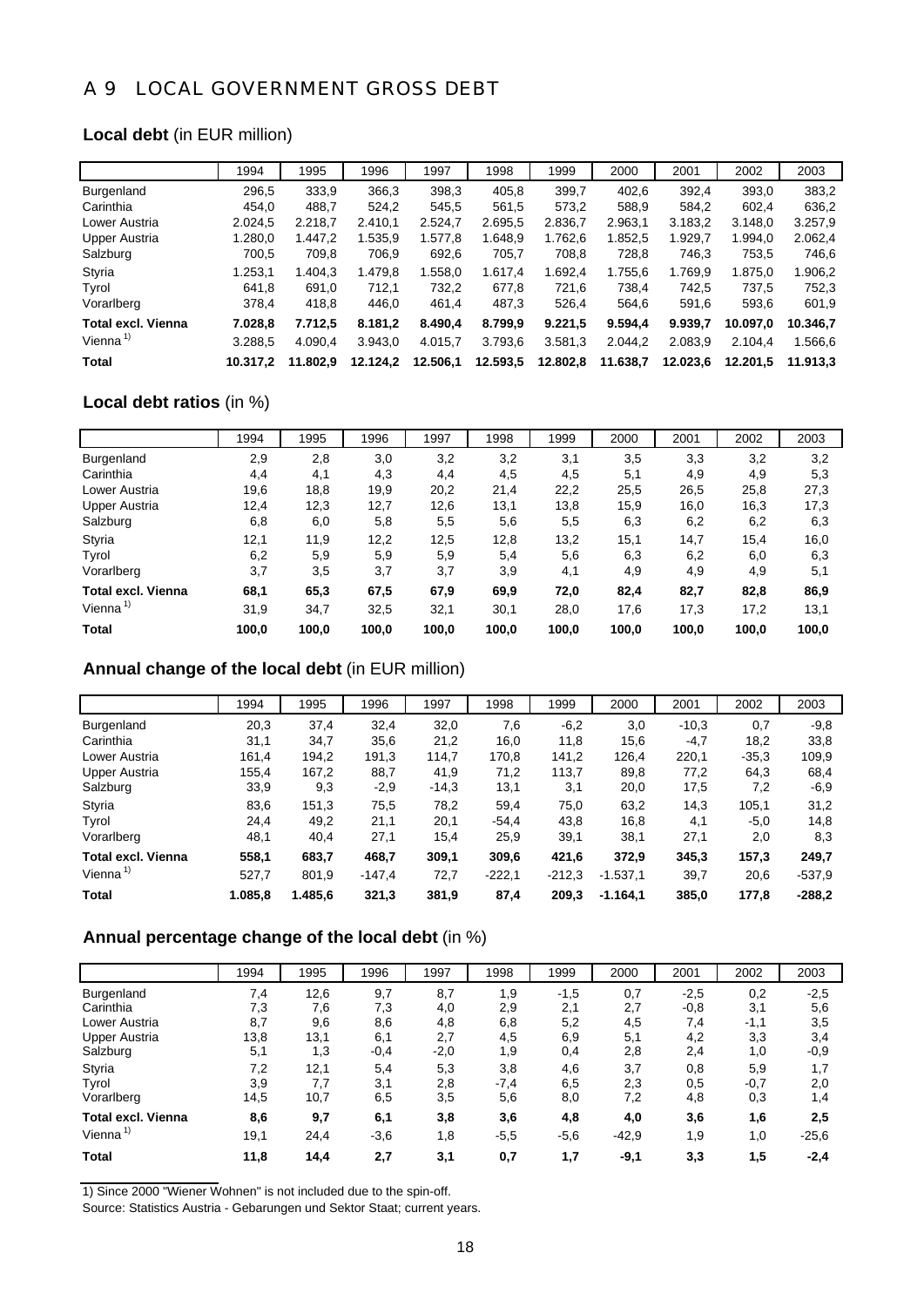### A 10 GENERAL GOVERNMENT DEBT - INTERNATIONAL COMPARISON

| <b>General government gross debt</b> (in % of the GDP) |  |
|--------------------------------------------------------|--|
|--------------------------------------------------------|--|

|                  | 1995           | 1996  | 1997           | 1998  | 1999  | 2000  | 2001  | 2002  | 2003  | 2004  |
|------------------|----------------|-------|----------------|-------|-------|-------|-------|-------|-------|-------|
| Belgium          | 133,5          | 127,6 | 124,1          | 120,4 | 114,9 | 109,1 | 108,0 | 105,4 | 100,0 | 95,6  |
| Germany          | 56,6           | 58,6  | 60,6           | 61,3  | 61,2  | 60,2  | 59,4  | 60,9  | 64,2  | 66,0  |
| Finland          | 57,0           | 57,2  | 53,1           | 48,9  | 47,0  | 44,6  | 43,8  | 42,5  | 45,3  | 45,1  |
| France           | 55,3           | 56,5  | 59,3           | 59,9  | 58,5  | 56,8  | 57,0  | 59,0  | 63,9  | 65,6  |
| Greece           | 105,7          | 109,9 | 113,0          | 112,8 | 110,8 | 112,6 | 114,8 | 112,2 | 109,3 | 110,5 |
| Ireland          | 81,5           | 78,2  | 62,6           | 53,6  | 48,7  | 38,3  | 35,8  | 32,6  | 32,0  | 29,9  |
| Italy            | 127,1          | 126,0 | 119,7          | 117,2 | 115,5 | 111,2 | 110,7 | 108,0 | 106,5 | 106,6 |
| Luxemburg        | 6,7            | 7,1   | 6,7            | 6,3   | 6,0   | 5,5   | 7,2   | 7,5   | 7,1   | 7,5   |
| Netherlands      | 76,9           | 73,7  | 69,4           | 67,2  | 63,1  | 55,9  | 52,9  | 52,6  | 54,3  | 55,7  |
| Austria          | 67,9           | 67,6  | 63,8           | 64,2  | 66,5  | 65,8  | 66,2  | 65,8  | 64,7  | 64,2  |
| Portugal         | 64,2           | 62,9  | 58,1           | 55,3  | 54,3  | 53,3  | 55,9  | 58,5  | 60,1  | 61,9  |
| Spain            | 65,3           | 66,7  | 66,0           | 64,9  | 63,1  | 61,1  | 57,8  | 55,0  | 51,4  | 48,9  |
| Euro area        | 73,6           | 75,2  | 75,0           | 74,3  | 72,9  | 70,4  | 69,6  | 69,5  | 70,8  | 71,4  |
| Denmark          | 73,2           | 69,7  | 65,7           | 61,2  | 57,7  | 52,3  | 47,8  | 47,2  | 44,7  | 42,7  |
| United Kingdom   | 51,8           | 52,3  | 50,6           | 47,5  | 45,0  | 42,0  | 38,8  | 38,3  | 39,7  | 41,6  |
| Sweden           | 73,7           | 73,5  | 70,6           | 68,1  | 62,8  | 52,8  | 54,3  | 52,4  | 52,0  | 51,2  |
| <b>EU-15</b>     | 70,8           | 72,0  | 70,8           | 69,4  | 67,5  | 64,3  | 63,2  | 62,7  | 64,5  | 65,0  |
| <b>EU-25</b>     | $\blacksquare$ |       | $\blacksquare$ | ٠.    | 66,3  | 63,1  | 62,0  | 61,9  | 63,5  | 64,0  |
| USA <sup>1</sup> | 59,7           | 58,6  | 56,1           | 53,1  | 49,8  | 43,8  | 43,1  | 45,3  | 47,8  | 49,3  |
| Japan $^{2)}$    | 62,9           | 67,4  | 70,8           | 83,0  | 94,2  | 102,1 | 115,1 | 129,1 | 134,4 | 147,2 |
| Switzerland      | 45,8           | 48,2  | 50,3           | 53,1  | 50,2  | 49,9  | 50,5  | 54,9  | 57,2  | 58,6  |

### **General government gross debt per capita** (in EUR)<sup>3)</sup>

|                    | 1995   | 1996   | 1997   | 1998   | 1999   | 2000   | 2001   | 2002   | 2003   | 2004   |
|--------------------|--------|--------|--------|--------|--------|--------|--------|--------|--------|--------|
| Belgium            | 27.900 | 26.700 | 26.300 | 26.400 | 26.500 | 26.400 | 26.700 | 26.600 | 26.000 | 26.000 |
| Germany            | 13.000 | 13.400 | 13.800 | 14.300 | 14.700 | 14.900 | 15.000 | 15.600 | 16.600 | 17.400 |
| Finland            | 11.100 | 11.200 | 11.200 | 11.000 | 10.900 | 11.200 | 11.400 | 11.500 | 12.500 | 12.900 |
| France             | 11.400 | 11.900 | 12.600 | 13.300 | 13.500 | 13.700 | 14.200 | 15.200 | 16.700 | 17.800 |
| Greece             | 8.900  | 10.100 | 11.200 | 11.300 | 12.000 | 12.700 | 13.800 | 14.500 | 15.200 | 16.500 |
| Ireland            | 11.500 | 12.400 | 12.000 | 11.200 | 11.600 | 10.400 | 10.700 | 10.600 | 10.800 | 10.800 |
| Italy              | 18.800 | 21.500 | 21.700 | 22,000 | 22.500 | 22.800 | 23.700 | 23.800 | 24.100 | 24.800 |
| Luxemburg          | 2.300  | 2.400  | 2.500  | 2.500  | 2.600  | 2.700  | 3.600  | 3.800  | 3.800  | 4.300  |
| <b>Netherlands</b> | 15.800 | 15.400 | 14.800 | 15.100 | 14.900 | 14.100 | 14.200 | 14.500 | 15.200 | 15.900 |
| Austria            | 14.800 | 15.300 | 14.600 | 15.300 | 16.400 | 17.100 | 17.600 | 17.800 | 17.900 | 18.400 |
| Portugal           | 5.300  | 5.500  | 5.400  | 5.500  | 5.800  | 6.000  | 6.700  | 7.200  | 7.500  | 8.000  |
| Spain              | 7.400  | 8.100  | 8.300  | 8.600  | 9.000  | 9.300  | 9.300  | 9.300  | 9.100  | 9.300  |
| Euro area          | 13.300 | 14.100 | 14.400 | 14.800 | 15.100 | 15.300 | 15.700 | 16.100 | 16.700 | 17.500 |
| Denmark            | 19.000 | 18.900 | 18.700 | 17.900 | 17.600 | 16.800 | 15.900 | 16.100 | 15.600 | 15.400 |
| United Kingdom     | 9.100  | 9.700  | 10.000 | 9.900  | 9.800  | 9.700  | 9.300  | 9.600  | 10.500 | 11.500 |
| Sweden             | 16.400 | 16.700 | 16.700 | 16.800 | 16.300 | 14.500 | 15.400 | 15.300 | 15.700 | 16.000 |
| <b>EU-15</b>       | 12.600 | 13.400 | 13.900 | 14.200 | 14.500 | 14.700 | 14.800 | 15.200 | 15.700 | 16.500 |
| <b>EU-25</b>       |        |        |        |        | 12.300 | 12.500 | 12.700 | 13.100 | 13.600 | 14.300 |
| USA <sup>1</sup>   | 12.100 | 12.400 | 12.400 | 12.300 | 12.000 | 11.100 | 11.200 | 12.000 | 13.200 | 14.200 |
| Japan $^{2)}$      | 17.800 | 19.600 | 20.900 | 24.200 | 27.000 | 29.500 | 32,800 | 36.100 | 37.600 | 42.100 |
| Switzerland        | 15.700 | 16.500 | 17.500 | 18.900 | 18.100 | 18.700 | 19.100 | 20.900 | 21.100 | 22.000 |

1) USA: General government after Flow of Funds Accounts, deflated by intergovernmental payables; fiscal year (September).

2) Japan: Central Government including intergovernmental payables.

were annualised to mid-market exchange rates of the year 2003 and rounded to 100 EUR.

Source: Eurostat; Austria (end of March 2005), USA, Japan, Switzerland: national data; Euro area and EU: OeNB calculations.

<sup>3)</sup> The public debt of the USA, Japan, Switzerland and the non-participating countries of the Economic and Monetary Union